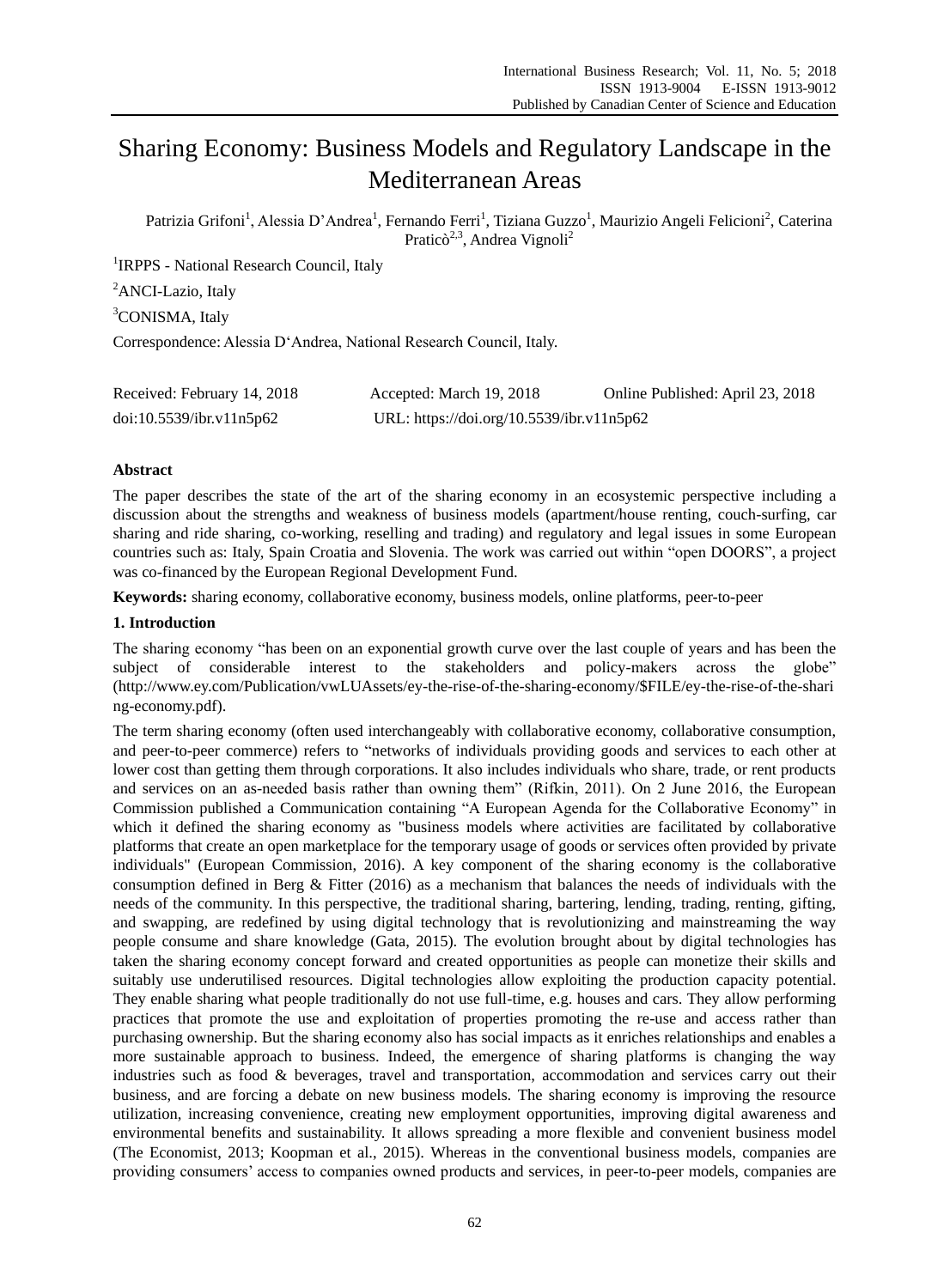facilitating consumers' access to other consumers' properties or skills and competencies. These companies generally use an online platform or a marketplace connecting consumers that have certain assets and skills with consumers temporary needing them (Andersson et al., 2013). These new business models are becoming particularly disruptive for mobility, accommodation, catering and other kinds of services, because they are able to satisfy the same needs with respect to the conventional business models, at a significantly lower price. Starting from these considerations the paper provides an ecosystem vision of the state of the art on the sharing economy including a discussion on the economic point of view as well on policies, regulatory and legal issues.

The work was carried out within the "open DOORS" that is a project on the Sharing and Collaborative economy viewed as a driver for economic, social and territorial growth in the Mediterranean regions. The project is a project funded by ERDF in the Interreg Med Programme. More info on this project is available in the following website https://open-doors.interreg-med.eu/.

# **2. Related Work**

The concept of the sharing economy has been widely discussed and it has been a subject of considerable interest to stakeholders and policy-makers across the globe. Rifkin claims that "sharing economy is the third industrial revolution" (Rifkin, 2011). The sharing economy, in some experts' opinion, will replace capitalism and socialism, which characterised the nineteenth century. The term sharing economy is often used interchangeably with the collaborative economy, collaborative consumption, and peer-to-peer commerce. Neither the collaboration among individuals for the use of shared resources is a new phenomenon. The novelty of the so-called Sharing Economy lies in taking advantage of the possibilities opened by the computer technologies that advanced at the end of the 20th century. This new technological framework reduces the informational asymmetries and transaction costs (by transaction costs, economists mean all the costs and inconveniences involved in an economic transaction) that affect these activities, increases the scale at which they are carried out, and allows them to be performed in the ways that are different from those hitherto known. However, as the European Commission states: "the collaborative economy often raises issues with regard to the application of existing legal frameworks, blurring established lines between consumer and provider, employee and self-employed, or the professional and non-professional provision of services" (European Commission, 2016).

So far, the literature has provided several definitions of "sharing economy and collaborative economy", such as:

- ―An economic system in which assets or services are shared between private individuals, either for free or for a fee, typically by means of the Internet." (Stevenson, 2010);
- ―Networks of individuals providing goods and services to each other at a lower cost than getting them through corporations. It also includes individuals who share, trade, or rent products and services on an as-needed basis rather than owning them" (Berg & Fawn, 2016)
- "A peer-to-peer-based sharing of access to goods and services" (Gata, 2015);
- ―Any platform that brings together distributed networks of individuals to share or exchange otherwise underutilized assets. It encompasses all manner of goods and services shared or exchanged for both monetary and nonmonetary benefit" (The Economist, 2013);
- ―The rental of something a user is not using such as a car, house or bicycle to stranger through a peer-to-peer service" (Koopman et al., 2015);
- ―A peer-to-peer based activity of obtaining, giving, or sharing the access to goods and services, coordinated through community-based online services" (Andersson et al., 2013);
- ―A socio-economic ecosystem built around the sharing of human and physical resources. It includes the shared creation, production, distribution trade and consumption of goods and services by different people and organizations" (Hamari et. al., 2016);
- ―Online platforms that help people share access to assets, resources, time and skills‖ (Matofska, 2014);
- ―An economic system based on sharing underused assets or services, for free or for a fee, directly from individuals" (Wosskow, 2014);
- "An economic model in which individuals are able to borrow or rent assets owned by someone else" (Investopedia.com, 2017) ;
- ―A business model that actually belongs to a 'family' with multiple organizational schemes: some of them are very simple – barter – other much more sophisticated – online exchange platforms, based on complex algorithmic software" (Botsman, 2015);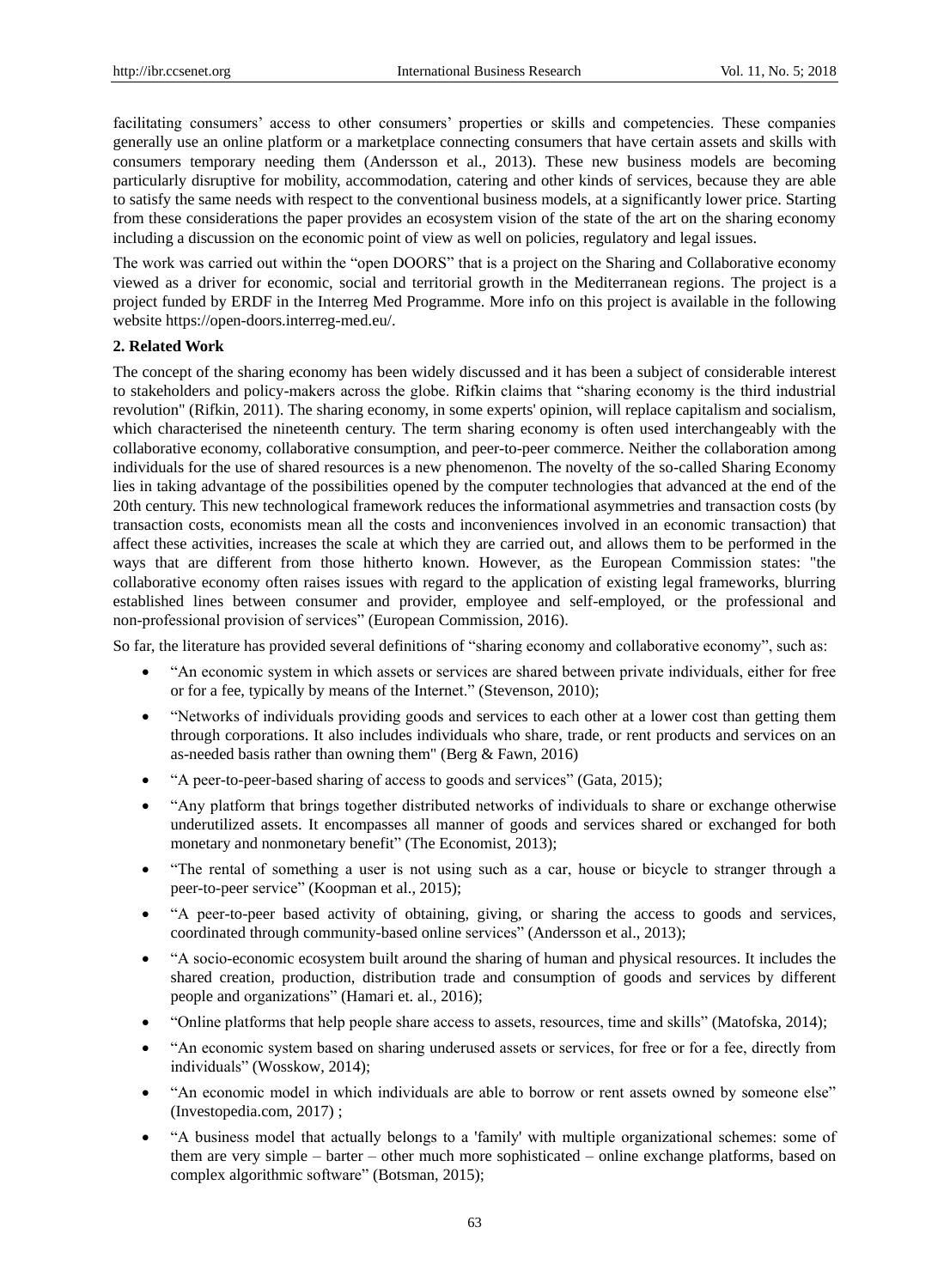―The use of digital platforms or portals to reduce the scale for viable hiring transactions or viable participation in consumer hiring markets (i.e. 'sharing' in the sense of hiring an asset) and thereby reduce the extent to which assets are under-utilised". (Goudin, 2016).

The above definitions indicate that the sharing economy consists of more or less informal economic activities that include consumer transactions such as swapping, renting, reselling, co-owning, lending, and donating (With et al., 2013). Different types of objects can be subject to these sharing transactions, including physical resources like cars (Andersson et al., 2013), digital resources like computer files (Benkler, 2004) and intangible goods like experience (John, 2013). These economic activities strictly rely on the use of online platforms that allow people to share their resources each other.

There are many types of actors, activities and systems in the collaborative economy. These activities can be done for profit (e.g. Uber, BlaBlaCa and Airbnb) or for non-monetary purposes (Wikipedia). Some of the companies that have flourished in this area provide consumers with access to certain goods or services through a technological platform that greatly simplifies the corresponding transactions (Zipcar). Others are merely intermediaries, also through some technological device, between the subjects who exchange or share goods or provide certain services (Uber). Some of these activities are carried out in areas that have so far lacked specific legal regulations (TaskRabbit). Others, on the other hand, are carried out in markets that have been subject to significant public intervention (e.g. in taxi and accommodation sectors), which has greatly restricted the freedom of individuals wishing to take part in them.

A more optimistic approach to the sharing economy sees it as an economic opportunity, a more sustainable form of consumption and a pathway to a decentralised, equitable and sustainable economy (Gruszka, 2017). Collaborative economy systems, however, are not without problems. They can generate negative externalities: social costs that are not borne by those who carry out these activities but by individuals, who will probably cause the level of achievement of these activities to exceed that which would be optimal from the point of view of social welfare. It has been noted, for example, how neighbours of those who make their homes available to the public on platforms like Airbnb can suffer discomfort and damage that exceeds what is normal and reasonable in neighbourhood relations. As they are typically "one-shot players" who cannot subsequently be "rewarded" or "punished" by neighbours based on their good or bad behaviour, short-term users of homes offered through Airbnb have fewer inducements than long-term users when it comes to exhibiting neighbourly behaviour.

### **3. The Economic Implications**

The sharing and collaborative economy represents a new economic paradigm driven by technologies. The scientific debate around the economic implications of the sharing and collaborative economy converges around issues such as new business models, new challenges for the tax system, productive model changes, productivity growth and labour market changes. In a general approach, we can say that the sharing and collaborative economy could affect the economic dynamics in different scales. Some authors assert that the sharing and collaborative economy could have the same impact on the Western economic model (mainly based on capitalism) as the incorporation of mass production, from the organization of labour to the nature of the social contract in a capitalist society. Therefore, we are in a change of era, a transformation process in which it is difficult to predict future impacts with the evaluation tools used in the past. Other authors state that peer-to-peer business enabled by digital platforms will constitute a significant segment of the economy in the coming years. It is likely that this transition will have a positive impact on economic growth and welfare by stimulating new consumption, by raising productivity, and by catalysing individual innovation and entrepreneurship (Sundararajan, 2013). A very recent piece of research estimates that 70% of Europeans (Apesteguia et al., 2016) and 72% of Americans (Smith, 2016) are involved in sharing economy activities. As stated in a recent position paper published by four European consumer organizations, "although much has been written about the promise of sharing and collaborative economy and its potential benefits, it is a largely under-researched area and relatively little is known about its true impact on society, the economy, and the environment". The sharing and collaborative economy is accused of eroding labour security and generating inequality. The new sharing economy is "largely based on evading regulations and breaking the law" and subjects consumers to substandard, possibly unsafe products (Schor, 2014). As Codagnone remarks, "a number of potentially positive and negative effects can be identified in digital labour platforms. They can increase the pool of employers and workers by removing barriers and reducing transaction costs, improving matching, increasing human capital specialisation, with potential net welfare effects such as more efficient labour markets and increased employment. This may also increase productivity. However, the distributive effects are less clear, depending on whether there will be a long-tail or superstar effect. On the other hand, bias, frictions and mismatches could counter any positive effects. As they create precarious forms of employment, digital labour markets could also be the source of social risks and costs.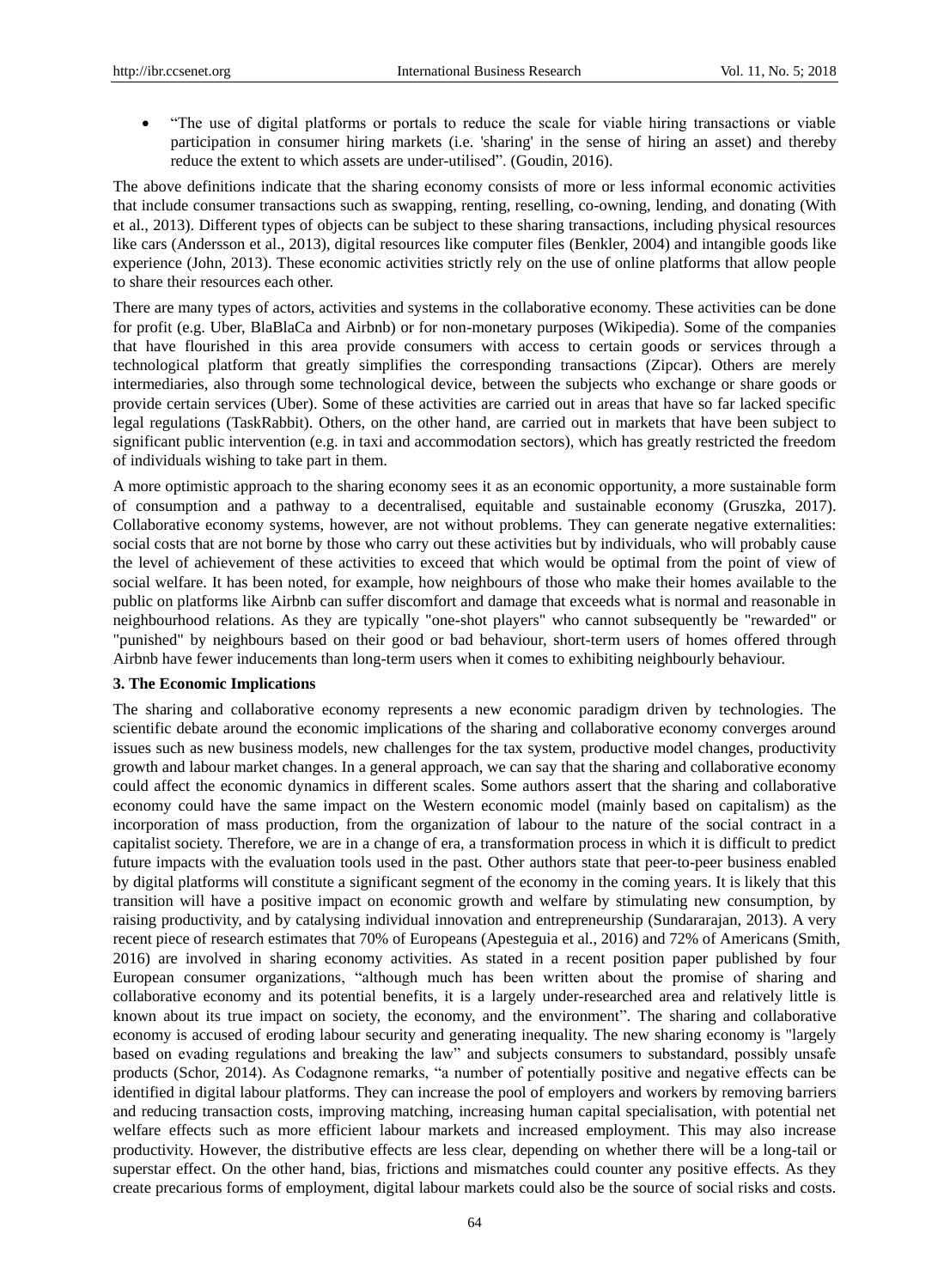Temporary work can lead to precarisation, blockages to social mobility and wage penalties. In spite of emerging indications, the evidence for these effects is still limited and not conclusive" (Codagnone & Martens, 2016).

Finally, some collaborative economy systems and those who intervene systematically in them have been also accused of evading taxes and even social security payments, which not only undermines the interests directly protected by tax and social security legislation but also distorts competition to the detriment of 'traditional' companies operating in the same sectors that do observe the relevant legislation. Similar criticisms have been made concerning the disrespect shown for the standards established to protect the interests of consumers, users and workers. In a more limited view, it could be argued that the sharing and collaborative economy could affect existing economic ecosystems through three types of shocks:

- New collaborative or sharing projects invent a new business and therefore generate new economic activity. In these cases, the impacts will be focused on how the economic ecosystem would adjust after the shock of a new economic activity. It is in this dimension where we can analyse shifts and pressures to generate a change in the production model. In this sense, the collaborative economy can be a driver for socio-economic development through different types of innovation
- Existing collaborative products or services provided by "traditional" producers. In this case, the new supply will modify the competition conditions of the market and the impacts will be focused on the changes needed to guarantee a fair coexistence. In this case, the main economic impact could be the increase of efficiency in a context where traditional systems of production and consumption imply very high levels of underutilization of certain resources and the overexploitation of others. The case of passenger cars is paradigmatic. It is estimated that they remain parked between 92% and 96% of their useful life and that a surprisingly high percentage of urban land is devoted to this purpose. The new car sharing systems make it possible to reduce these percentages, thus reducing the exploitation of urban land, and have the potential to produce positive externalities in the fight against Climate Change and the de-pollution of our cities, since they meet the same mobility needs with fewer cars and parking spaces. The main demand is a specific legislation that takes into account peculiarities and allows a balanced approach to the multiple legitimate interests at stake, since pre-existing regulations do not always give a clear and proportionate answer to the problems posed by the widespread adoption of these models derived from the possibilities offered by modern information technologies.
- Products offered by traditional economics in regulated or restricted environments. These products would affect collaborative economy activities carried out outside the scope of the existing regulation. Such cases require a different kind of response and thus point to the need for further reflection.

# **4. Methodology**

In this section we describe the methodology adopted to define the business models for the sharing economy. This discussion was based on the existing models proposed in the literature. We started from analysying many models, considering, in particular, the studies about the Internet based business models. Kalakota and Whinston (1997) classify them into two categories: Business-to-Business (B2B) and Business-to-Consumer (B2C). Timmers (1999) identified ten types of business models: e-shops; e-procurement; e-malls; e-auctions; VCs; collaboration platforms; third party marketplaces; value chain integrators; value chain service providers and information brokerage, trust or other services. Weill and Vitale (2001) offer different atomic business models: content provider; direct-to-consumer; value-net-integrator; shared infrastructure; intermediary; VC and whole-of-enterprise. Turban et al. (2002) categorize business model into three different categories: business-to-business (B2B); business-to-consumer (B2C) and consumer-to-consumer (C2C). In Focazio (2001) and Madu and Madu (2002) authors distinguish: Business to Business (B2B), Business to Consumer (B2C), Consumer to Business (C2B), and Consumer to Consumer (C2C). In the next sections we cross the business models provided by Turban et al. (2002) with the three dimensions (Platform Type, Transaction and Business Approach) that characterizes the sharing economy.

# **5. Business Models in the Sharing Economy**

Being successful in the sharing and collaborative economy means building business models based on features such as trust, authenticity and transparency with your customers. Business models represent the core aspect of any company; they involve "the totality of how a company selects its customers, defines and differentiates its offerings, defines the tasks it will perform itself and those it will outsource, configures its resources, goes to market, creates utility for customers, and captures profits" (D'Andrea et. al., 2011).

In Chaharbaghi et al. (2003) three interrelated strands that form a business model have been identified: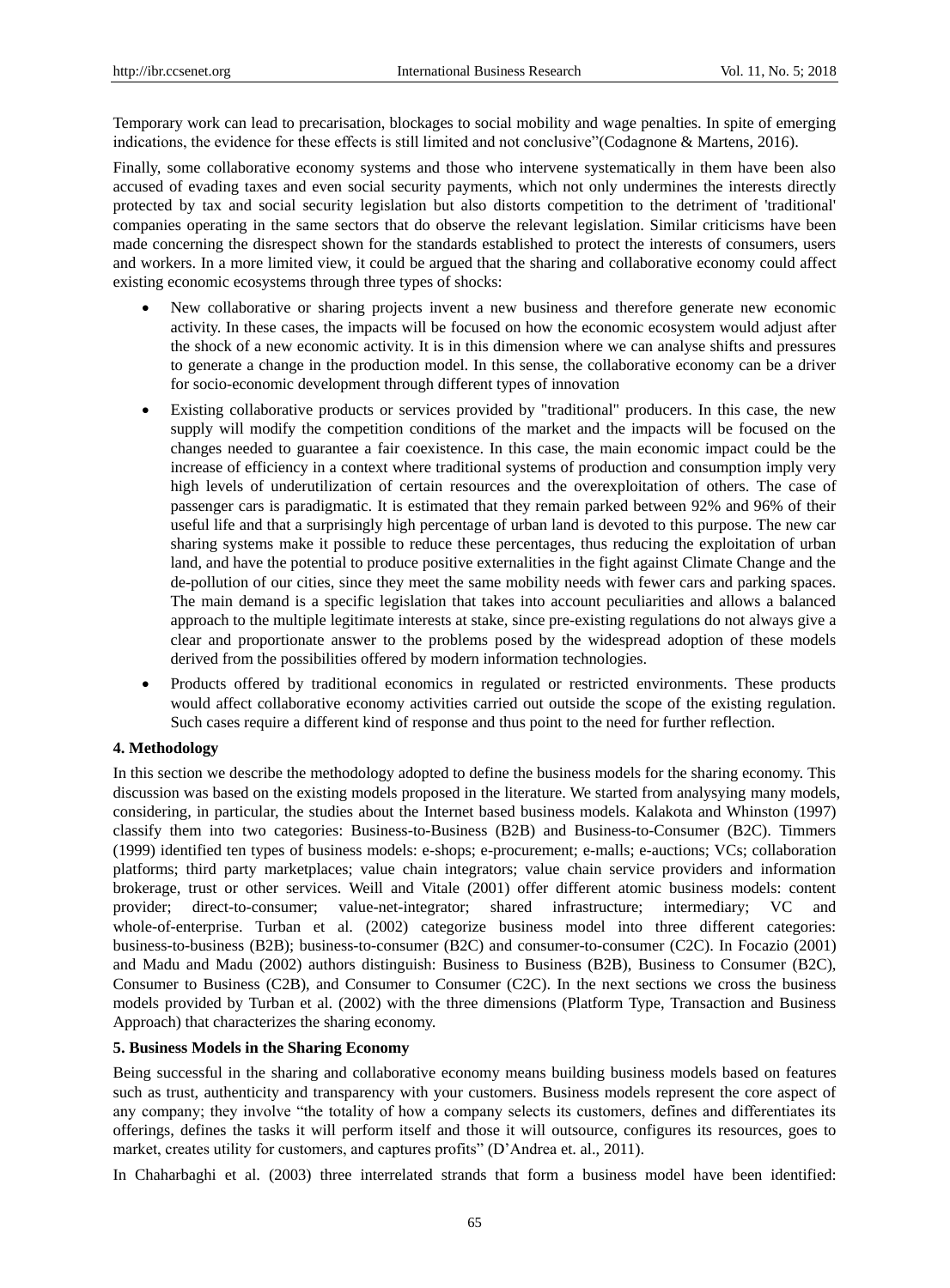"characteristics of the company's way of thinking, its operational system, and capacity for value generation". Despite their generality, these three elements can be brought to a more specific level. For instance, the features of the company's way of thinking essentially pertain to a strategic dimension, while the capacity for value generation can be considered from a resource-based perspective. In Kaplan & Norton (2004), the authors provide a useful framework for analysing businesses as profit models. The framework is based on a long tradition of classifying firms into "internally consistent sets of firms", referred to as strategic groups or configurations.

These groups are often used to explore the determinants of performance (D'Andrea et al., 2014). The "traditional" business models present an important disadvantage; they are limited by the ways customers can be reached (D'Andrea et al., 2015). Companies developed a mailing list, a brochure, a radio/television/print message that spoke to what the company believed was a typical potential customer, but often, these communications would mainly be focused on explicating the products or services the organization offered rather than being focused on the needs, and therefore, on customer benefits (Ferri et al., 2012). Moreover, the organization was offering the communication to everyone in the market in the hopes of reaching their target.

With the advent of Web 2.0 technologies, a new generation of business models for the sharing and collaborative economy has been developed. With these "new" business models, companies have the possibility of using market segmentation more effectively than ever before. Within these new business models, collaborative consumption is "made by the activities of sharing, exchanging, and rental of resources without owning the goods. This sharing economy began to spread widely by sharing the unused resources between individuals"1.

The type of resource was extended to intangible services and the products/objects that can be shared among companies (Business2Business - B2B) or between companies and consumers (Business2Consumer - B2C) and among consumers (Consumer2Consumer (C2C) (Cho et al., 2013).

In a study conducted by Rozin (2004), the sharing economy between companies (B2B) was defined as ―collaborative activities to lend unused goods and services, which are expected to be in excess if individual companies own them, owned by a company to another one, or to invest and use the goods and services jointly with another company". Lately, this model has attracted growing interest from researchers and managers. Rozin (2004) analyse the processes and methodologies to create a global B2B brand, describing the B2B marketing strategy and using the customer's learning perspective. Recent years have seen a growing interest in research on B2C models. An important aspect is the understanding of consumer online buying behaviour in the initial and post-acceptance stages (Ferri et al., 2013; Guzzo et al., 2015, 2016). Moreover, a key element for adoption is that generally, people tend to rely on the opinion of those who are considered leaders or experts in a particular field. Furthermore, a positive testimony of other users about the products or services they would like to buy, rent or exchange is a strong persuasive element that contributes to the promotion of the sharing and collaborative economy (Ferri et al., 2008). This phenomenon is called "social influence"; it refers to changes in a person's behaviour after an interaction with other people, organizations and in general with society (Guzzo et al., 2014). Many studies have shown an increasing interest in customer retention in B2C models from diverse perspectives (González, 2003).

Finally, C2C models include any transactions among consumers. Current studies in the C2C field are not as extensive as the studies in B2B and B2C fields. There is a need to develop new sharing economy models that take C2C into consideration. The business models that are emerging from the sharing economy are most interesting in terms of the new markets they offer to the end-users. Business models can include different platform types (business to business, business to consumer and peer-to-peer markets) related to different kinds of transactions (market, alternative and hybrid). According to the platform and transaction type, different business approaches can be identified: profit-driven, hybrid and mission-driven (see Figure 1). We adopted the definitions of market, alternative and hybrid transaction as given in https://www.shareable.net/blog/whats-a-%E2%80%9Cresponsible-sharing-economy-startup%E2%80%9D.

 1 http://climatekoti.re.kr/kboard/user/kboard\_display\_main.php?abstraction=&mode=view&num=70spage=1&gasi\_name=%&gasi\_code=bo ard&key1=&key2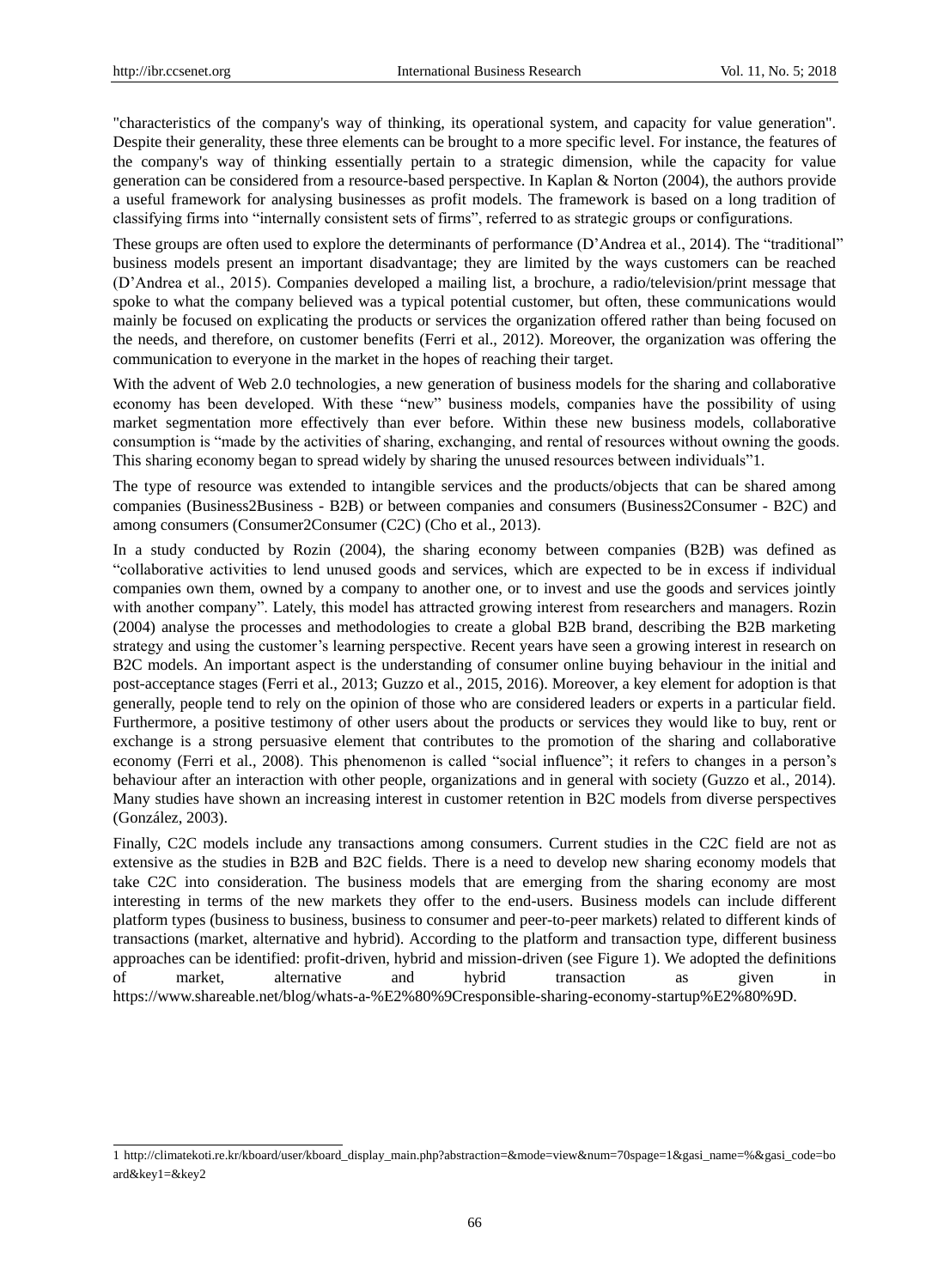

Figure 1. Components of sharing economy business models

The sharing and collaborative economy business models are set up to support collaboration between companies (B2B) to develop common strategies and find suitable business partners to accept or assign profitable orders. B2B platforms can help companies perform more efficiently and enhance their internal operations, cooperating expeditiously to generate market transactions according to a profit-driven business approach. These platforms allow companies to ensure the movement of the supply chain and the manufacturing/procuring processes.

The platform can also target the consumer. This is the case B2C platform types, developed to support companies, which perform direct sales on the Web. The B2C market is used to acquire and retain new customers with alternative transactions (sale, transfer or other disposition, directly or indirectly, including through an asset sale, stock sale, merger, amalgamation, plan of arrangement or other similar transactions) that reduce marketing costs. The aim of B2C platforms is to create alternative market transactions according to a hybrid business approach that boosts sales figures and enables cost-effective market segmentation and analysis. The main advantages of B2C platforms mainly consist in the reduction of both transactions costs and market entry barriers. Moreover, B2C platforms allow instant communication, worldwide accessibility, personalized products and services, adaptability and cooperation. However, the implementation of B2C platforms also presents disadvantages such as the reorganization of business processes, management transformation, credibility gap between technologies and business requirements.

Finally, the value proposition of C2C platforms consists in facilitating e-transactions between two consumers, where one consumer offers or sells something to the other one [\(https://www.heropay.com/glossary/ecommerce/\)](https://www.heropay.com/glossary/ecommerce/). While the seller needs to pay a fixed fee to sell their products, the buyer can bid without paying any fee (hybrid). The business approach is mission-driven and is aimed at introducing and normalising social practices based on values such as collaboration, sharing, improving the connection with a community. In C2C platforms, sellers can post their personal items on the Internet cheaply compared to the high cost of storage space rental. Another benefit is that many small businesses can obtain a higher profitability over a C2C platform compared to a physical store due to the reduction of overhead costs when conducting e-business transactions. As for the disadvantages of C2C platforms, they are related to credit, payment and distribution. At present, most Internet users worry about the security of electronic payments. These different platforms have become so successful that they have started to disrupt the traditional markets. Beyond the implications for businesses, the sharing and collaborative economy could assist with broader societal change and increase the resilience of communities. The most widespread business model deployed by sharing and collaborative economy companies features an online marketplace through which the demand for certain assets or services amongst peers is matched with the ownership of those assets and services by other peers.

The next sub-section discusses some examples of B2B, B2C and C2C platforms apartment/house renting, couch-surfing, car sharing and ride sharing, co-working, reselling and trading). The benefits and weakness that characterise each of them are described in detail.

# *Apartment/House Renting*

Renting a house or apartment through an online community marketplace is an alternative to home ownership due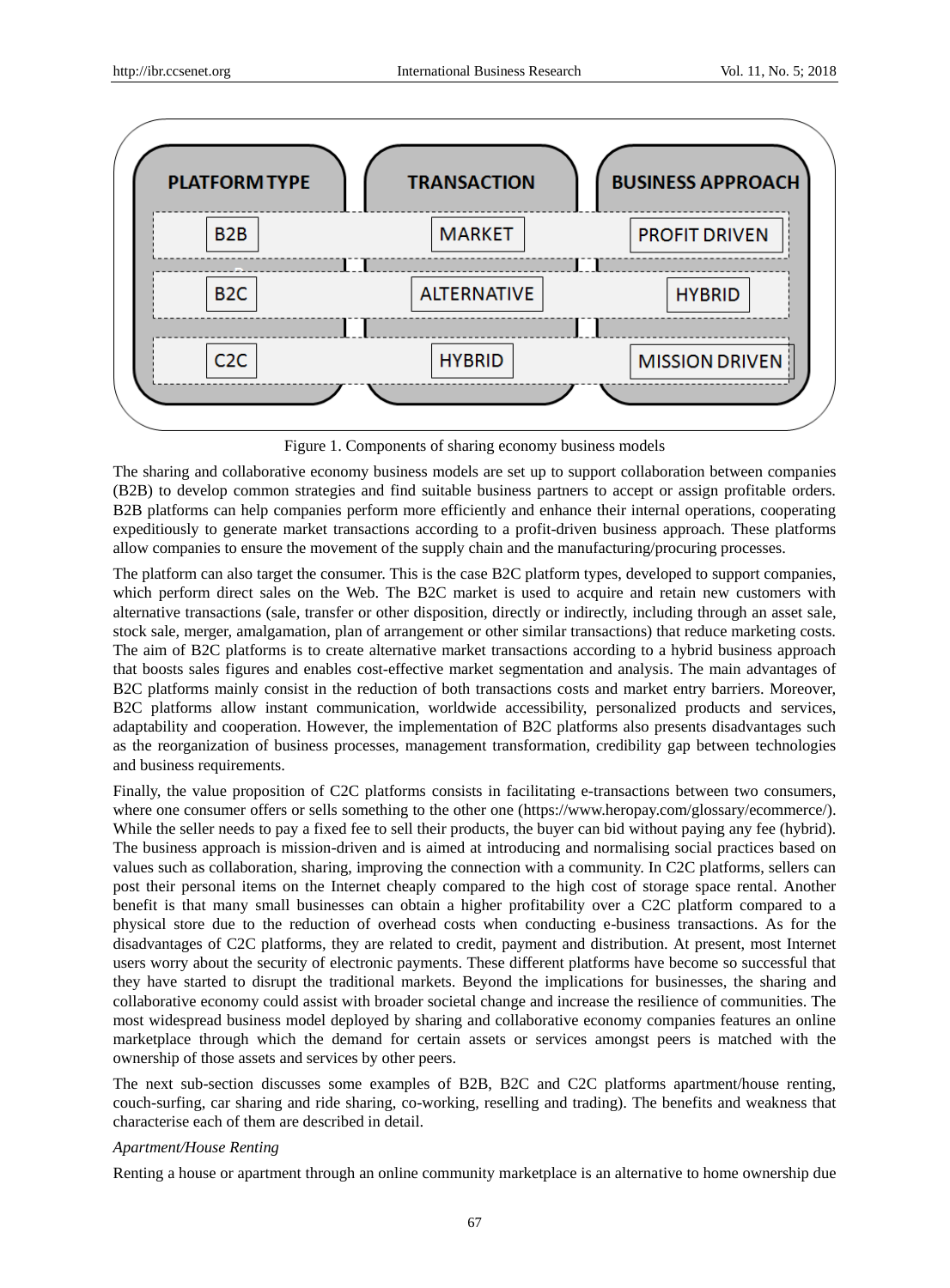to financial or time constraints. The basic idea behind this model is to connect people looking to rent their homes to people who are looking for accommodation. The new element is the speed and the scale at which the business model, together with the development of high-speed Internet, has made short-term home rentals possible. The essential elements of apartment/house renting are shown in Table 1.

Table 1. Benefits and weakness of apartment/house renting platforms



Examples of renting apartment/house through an online community marketplace are the following:

- [AirBnB](http://www.moneycrashers.com/airbnb-reviews/)<sup>2</sup> (B2C) is essentially an online platform through which ordinary people rent out their spaces as accommodation for tourists.
- Wimdu<sup>3</sup> (B2C) is an online platform based on peer-to-peer property rental that advertises properties (from single rooms to full apartments) for short-term lettings.

These online marketplaces vary widely, ranging from a living room futon to an entire island (D'Andrea et al., 2011), but typically involve a private room or an entire apartment or house (Guttentag, 2015). It has contributed to a significant decline in the number of traditional travel agencies, which have been forced to focus more specifically on complex and higher-end purchases (Bachman, 2013; Candela & Figini, 2012; Juman & Quinby, 2013; Shaheen et al., 2001). The reason can be found in the advantages that this new form of renting apartment/house offers. The first is profitability; the online platform gives homeowners the possibility of renting their apartment/house for a short or long period of time without having to go through long administrative procedures. Closely linked to this is the possibility to choose the dates when homeowners want to rent out their accommodation (flexibility). Moreover, they have the freedom to choose who they rent the properties to. Another important advantage is the social aspect; in fact, hosting can facilitate the building of new friendships. Despite the benefits, there are concerns for hosts and guests. The greatest risk for hosts is that their property might get damaged. While most transactions occur without incident, there are stories of entire houses being trashed by dozens of party-goers when the online community marketplace hosts thought they were renting to a quiet suburban family, or an instance when a host came home to find his property had been damaged, items had been stolen and the place was littered with meth pipes. The main concerns for guests might be that the property does not match the description or that the host is unresponsive to their needs. Both hosts and guests can help minimize the risks by using online community marketplace features such as Host Guarantee, profiles, reviews, Verified IDs, secure payment and messaging functions.

# *CouchSurfing*

CouchSurfing is a C2C community of over 5 million members in 97,000 cities around the world that connects travellers and locals who meet offline to share cultures, hospitality and adventures – whether on the road or in their hometowns. The idea of CouchSurfing is to bring together people from all nations of the world to promote the sharing of culture and thoughts by offering free accommodation with the bonus of the member's company and tips. The essential elements of CouchSurfing are shown in Table 2.

-

<sup>&</sup>lt;sup>2</sup>https://www.airbnb.it/

<sup>3</sup> http://www.wimdu.it/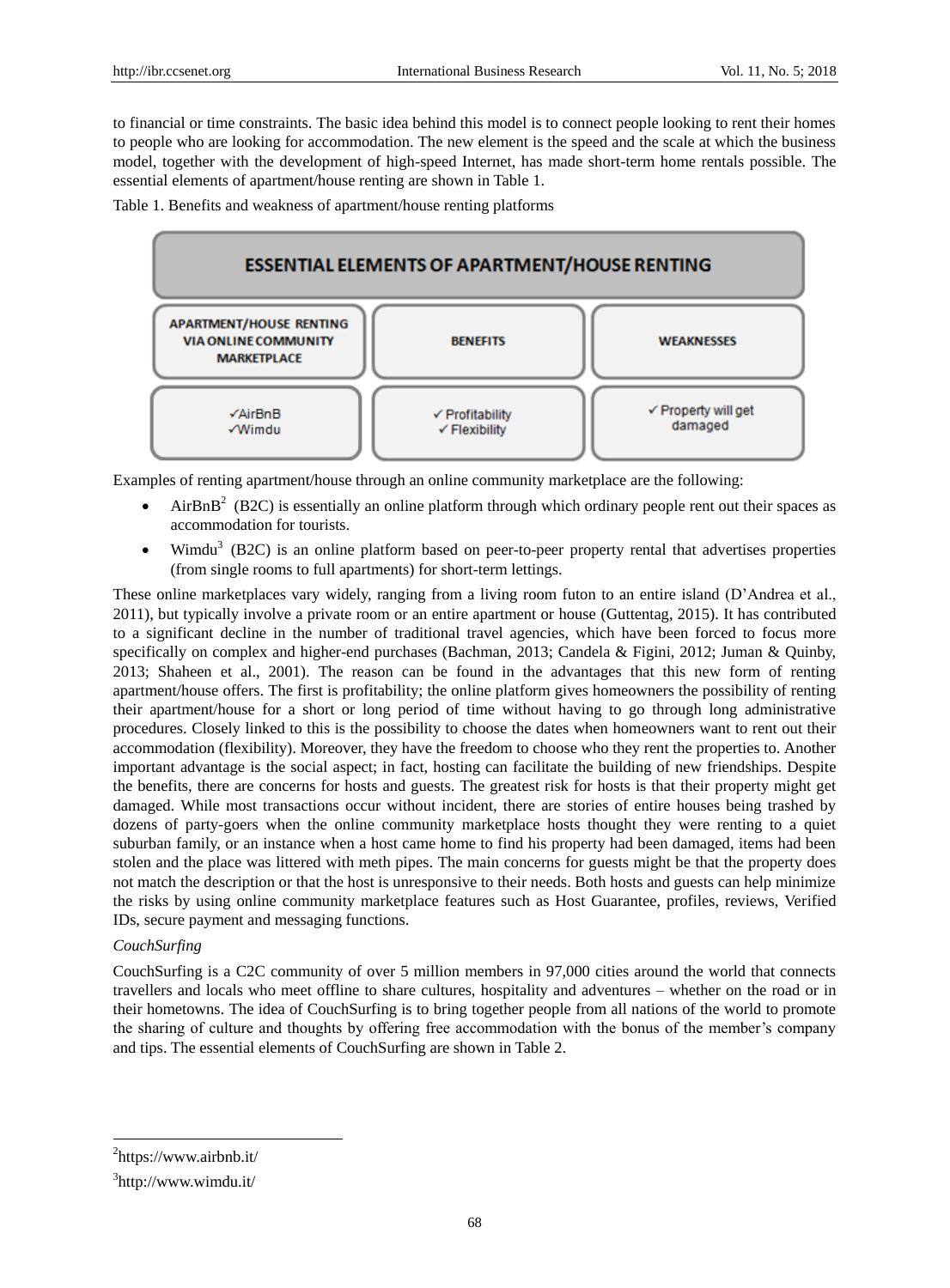# Table 2. Benefits and weakness of CouchSurfing platforms



CouchSurfing provides the opportunity to meet with them, share life experiences and have fun and laugh. Learning about other cultures allows guests to become more tolerant towards other nationalities and gain personal knowledge: "when you get to experience personally you can grow as a person4". The possibility of having a temporary home away from home without monetary exchange is the fascinating aspect of Couchsurfing. Closely linked to this is the advantage to meet new interesting people, which allow guests to learn more about the culture and traditions of different places. Another important advantage is the possibility of living the local hangouts (the best restaurants, the pubs with the most "vibe") and visiting places that wouldn't make it into tourist guidebooks. Travelling is not only about ticking off all the historical sites listed in the guidebook, but also to experience different cultures, try new food and see how others go about their day to day lives. Obviously, there are a number of cons. One of the biggest ones is that people really don't know anything about where they're staying or who they're staying with. This can generate fears for physical safety or personal possessions. Moreover, the accommodations may not be as nice as initially presented (room may be small or the couch may be uncomfortable). Another disadvantage is that guests have to follow any rules set by the host. Some hosts give guests all the freedom and give them a key to let themselves in and out. Others have certain times by which guests have to be in and out of the property and certain rooms they're not allowed to use. Some hosts may also require guests to do housework (washing the dishes or cleaning the room).

## *Car sharing and ride sharing*

 $\overline{a}$ 

Car sharing and ride sharing are new phenomena in the current economy. These examples of sharing economy aim to provide all the benefits of car ownership at a lower cost than traditional car rental or taxi services. They are prevalent in American and Canadian cities. The basic idea of car sharing is renting a car for short trips; car sharing organizations charge by the minute or by the hour, period after which the vehicle will be available for another driver. Car sharing allows drivers to find a car for their specific short-term needs. People can enjoy the advantages of private cars without the costs and responsibilities of ownership (Costain et al., 2012).

By using some services like [Car2Go](http://www.moneycrashers.com/car2go-review/) (B2C), it is possible to commandeer a shared vehicle, owned by a for-profit or non-profit organization, and pay for the driving time. Costain et al. in ( Cohen et al., 2008) found that car sharing in Toronto was often used for off-peak travel or during weekends due to the reduction of public transportation and low traffic congestion. The concept of ride sharing is similar to the idea of a taxi. By using apps like [Uber](http://www.moneycrashers.com/uber-review/) (B2C) and [Lyft](http://www.moneycrashers.com/lyft-review/) (B2C), it is possible to hail a ride from drivers in their personal cars.

<sup>4</sup> http://www.couchsurfing.org/about.html/mission. Quoted: 05.11.2011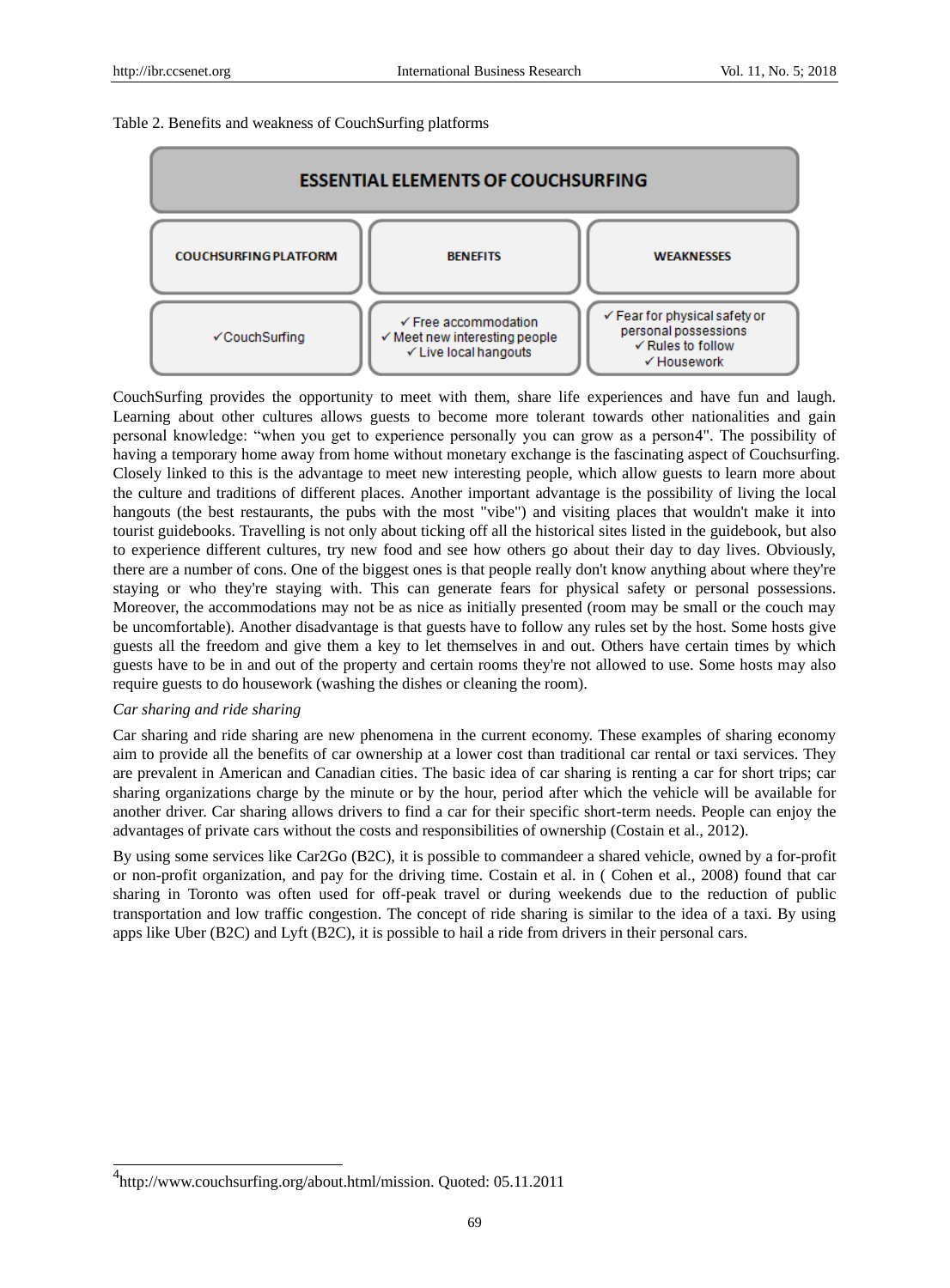



Several studies have analysed the costs and benefits of car sharing (Cervero & Tsai, 2004; Huwer, 2004; Katzev, 2003; May et al., 2008). These studies found that ride sharing and car sharing eliminate the fixed cost associated with auto transport (e.g. purchase, registration, insurance) and reduce costs related to public transport (taxi or car hire). This new way of commuting is very useful for occasional drivers. Other benefits are the reduction of the number of cars on the road and the need for parking spaces, which can then be used to develop parks and urban green spaces (Merkel, 2015). There are also health-related benefits because people who frequently use ride sharing and car sharing tend to sell their own cars and switch to biking and walking. Depending on the circumstances, both ride sharing and car sharing can be used for commuting. However, if people live in a small town or rural area, vehicle sharing does not offer as many advantages.

There are some weaknesses in this form of sharing economy. For example, car sharing requires a lot of planning. Some people think that this process takes a lot of time and tend to look for other solutions. Additionally, the demand is high and a sometimes car sharing services are not able to satisfy all the requests, which means that it is necessary to book ahead of time. This is a disadvantage for drivers who want immediate solutions and leads clients back to car rental. Other concerns are related to location, because sometimes car sharing services are far from the clients or difficult to reach. The limitations of car sharing are at the same time the strength of ride sharing. Among the risks associated with ride-sharing services is the issue of liability. For example, if there is an accident, people in the car may be held liable for it. To avoid this type of complications, service users take out additional insurance. Another disadvantage is the lack of guarantee that a car will be available when it is needed; for example, it is difficult to find available cars on rainy days or during rush hour.

### *Co-working*

Co-working spaces are becoming a new horizon of urban centres. They make possible to spread overhead costs among hundreds of workers in different fields. With the financial crisis of 2007/2008 and the subsequent global recession, several collaborative, shared working spaces, called co-working spaces, were born worldwide (DeBare, 2008). This tendency represents a way to share the costs of one big office space with other freelancers or entrepreneurs with perks that they might not get at home, such as conference rooms, espresso machines, phone lines, Wi-Fi connections and spaces for creating opportunities for socializing (Leforestier, 2009). Several cities have at least one co-working hub. Examples of co-working spaces are the following:

• Minneapolis-St. Paul's COCO<sup>5</sup> (B2B) is a destination for building ventures and exploring new possibilities in the company of other creators. It offers the membership that provides access to multiple co-working locations, meeting venues and educational and social events.

<sup>5&</sup>lt;br><https://explorecoco.com/>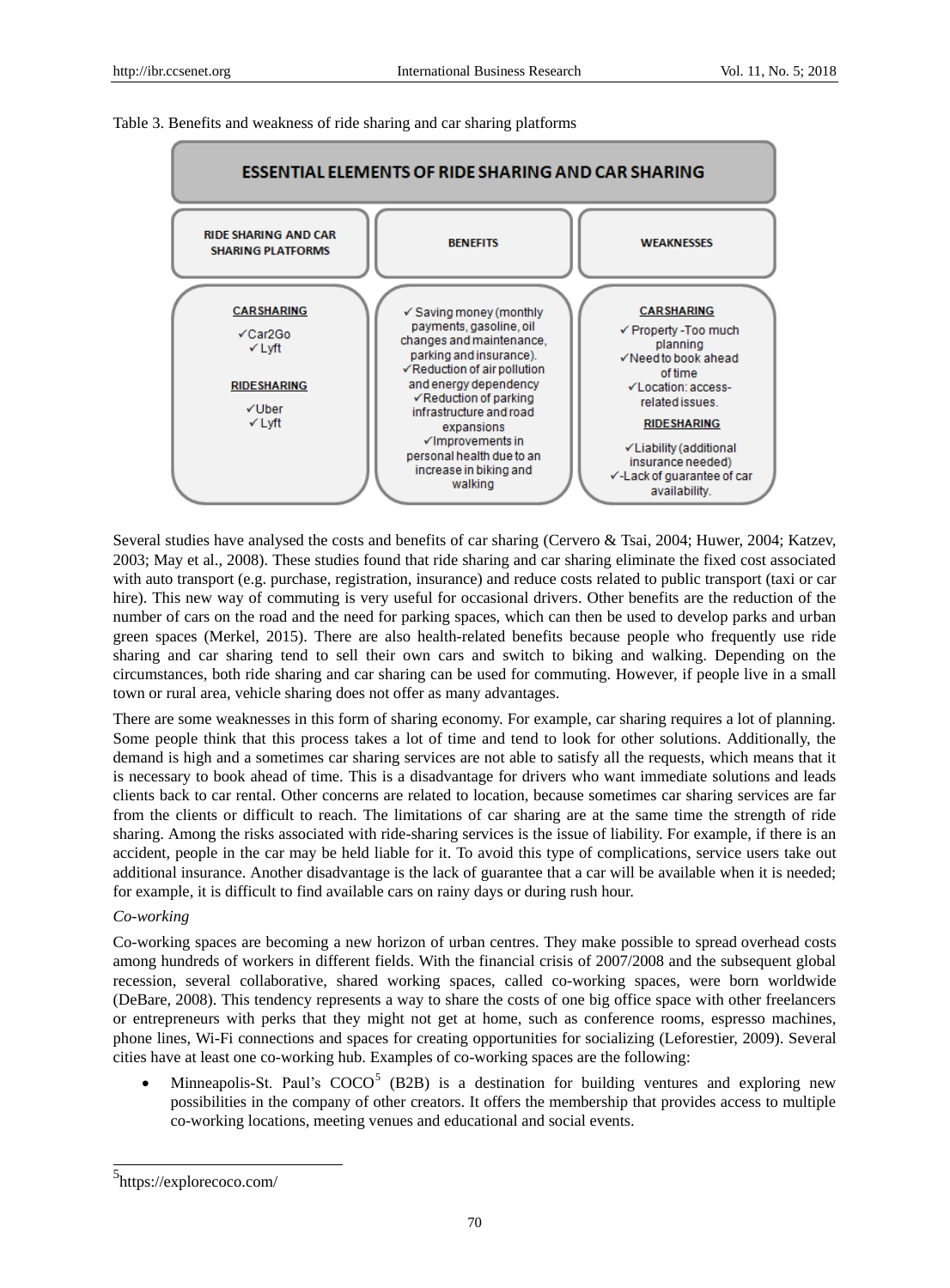- Chicago's [The Coop](http://coop.onedesigncompany.com/)<sup>6</sup> (B2B) is a co-working space in downtown Chicago that is open year-round. It hosts freelancers, designers, small businesses and start-ups.
- Austin's [Link Co-working](http://www.linkcoworking.com/)<sup>7</sup> (B2B) holds twenty offices of varying sizes, from one-person rooms to 15-people suites. It has common spaces, including a kitchen and a hangout spot. It offers [open plan](http://linkcoworking.com/locations/link-too/)  [co-working,](http://linkcoworking.com/locations/link-too/) [small meeting room spaces,](http://linkcoworking.com/austin-meeting-room-rentals/) [conference room rentals,](http://linkcoworking.com/austin-conference-room-rentals/) [office space, dedicated desk space](http://linkcoworking.com/locations/link-too/) and [event space.](http://linkcoworking.com/austin-event-space-rentals/)

Table 4. Benefits and weakness of Co-working platforms



This kind of sharing economy has several advantages for workers. Firstly, it contributes in providing an atmosphere that encourages social interaction, giving them the opportunity to meet potential partners, future collaborators and technical experts; moreover, the emotional intelligence is increased just by working together. Workers can benefit from a friendly and collaborative environment to foster their innovation and creativity (Lonoff Schiff, 2014). In addition, co-working allows impoverished start-ups to have a workplace (e.g. a desk). Freelancers and professionals can work in a dynamic environment at a relatively low cost. Costs are significantly lower than those of a small office. In some cases, these spaces also work as accelerators for exciting start-ups. There are also some disadvantages; in fact, co-working spaces are not as quiet as private offices and interruptions can always happen.

## *Reselling and Trading*

Reselling and trading refer to forms of sharing economy that use popular marketplaces for goods, such as eBay, Craigslist and Kidizen. Sellers can obtain value from things that they do not use and buyers obtain goods at a lower cost. People can sell anything on eBay by just setting up an account, taking some pictures of the item and listing it. Another user can find the item, bid for it and buy it directly. There are other popular online auction sites where users can sell peer-to-peer (eBid.net, webstore.com, onlineauction.com, ePier.com). An example of B2B platform for professional sellers is Amazon [Business.](https://services.amazon.com/amazon-business.html?ld=usb2bbslpsubnav) The difference among these sites is the listing fees (the prices paid to sell something). Examples of reselling and trading platforms are the following:

- $eBay<sup>8</sup>$  (B2C)
- Craigslist<sup>9</sup> (B2C) is a classified advertisements website that includes sections for personal ads, housing, jobs, and gigs, resumes, for sale, items wanted, services, and discussion forums. It started out as a small email list by Newmark, who had just moved to San Francisco.
- [Citizen](https://www.kidizen.com/)<sup>10</sup> (B2C) is an online marketplace for used children's toys and clothing.

 $\overline{a}$ 

<sup>6</sup> <http://coop.onedesigncompany.com/>

[<sup>7</sup>http://www.linkcoworking.com/about/](http://www.linkcoworking.com/about/)

<sup>8</sup> http://www.ebay.com/

<sup>&</sup>lt;sup>9</sup>https://www.craigslist.org/about/?lang=en&cc=gb

<sup>10</sup><https://www.kidizen.com/>

<sup>4</sup> https://services.amazon.com/amazon-business.html?ld=usb2bbslpsubnav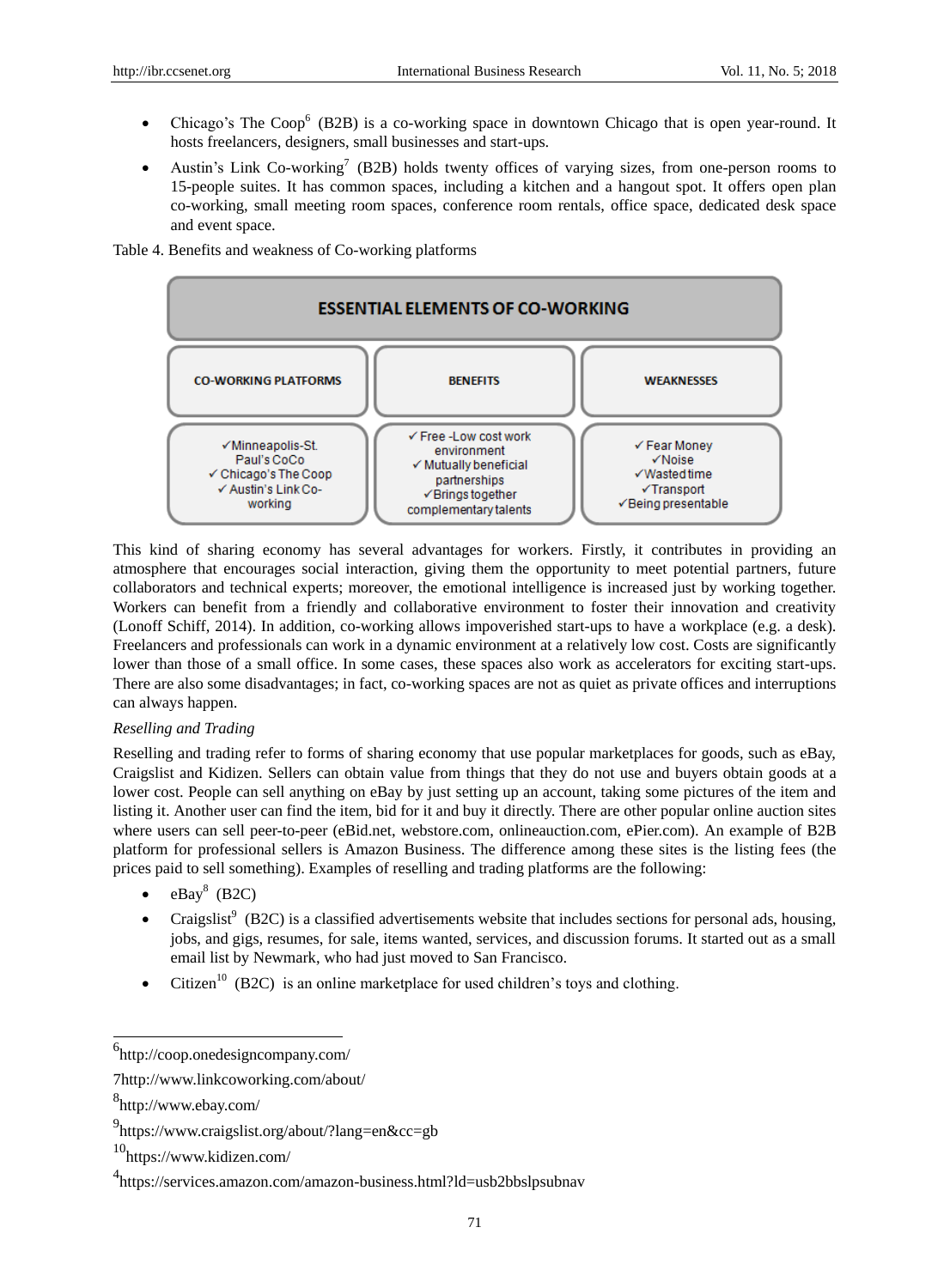• Amazon [Business](https://services.amazon.com/amazon-business.html?ld=usb2bbslpsubnav)<sup>4</sup> (B2B): allows professional sellers to have a targeted way to reach business customers on Amazon. "With a full suite of tools to enable B2B ecommerce, small businesses to large enterprises will find new ways to engage professional customers in supply chain relationships".

Table 5. Benefits and weakness of reselling and trading platforms



Dozens of e-commerce business owners share the major advantages and disadvantages of selling via Amazon, eBay, Etsy

(https://www.cio.com/article/2836077/e-commerce/pros-and-cons-of-selling-on-amazon-ebay-and-etsy.html).

Prices are usually cheaper on the web because there are no warehouse or staff costs. It is more convenient because people can sell at home, quickly and at a convenient time. In online shopping, there is a wide choice of products from all around the world, some of which cannot usually be found in traditional outlets. Furthermore, it is possible to easily check prices and compare them with other sites with just a few clicks. Another benefit is the availability; most internet sites offer delivery within a few days. There are also some disadvantages to online reselling. Customers can experience delivery delays since some sites still use traditional carriers. Sometimes taxes and duties for goods outside the European Community are expensive and the goods are not as cheap as they seem. Also, returning a purchase can have an added cost. Finally, there is the risk of shopping addiction. It is very easy to buy and spend more than intended.

# **6. Regulatory Implications of the Sharing Economy at National and European Levels**

The economic, environmental and social effects of the sharing economy will depend on institutional changes still to come. Institutions do not only regulate activities on sharing platforms but also shape the future development of the socio-technical infrastructure that emerges as the sharing economy scales up (Frenken & Schor, 2017). Since its inception, the EU has been in favour of the collaborative economy. In "A European Agenda For The Collaborative Economy‖ (European Commission, 2016), the Commission refers to the benefits that digital platforms can bring to Europe, highlighting the importance of ensuring that these platforms guarantee "fair working conditions" and remembering that they are also subject to "fiscal regulations". In fact, Neelie Kroes, Vice-president of the European Commission and European Commissioner for Competition between 2004 and 2009, has said that the emergence of digital platforms is an unstoppable process that means greater economic efficiency, adding that going against them is a mistake. Many authors have concluded that the current regulatory framework is not fit for purpose (e.g. e-Commerce Directive). Codagnone underlies that there is a debate between proponents of self-regulation who argue that formal regulation is costly and serves to protect vested interests and the proponents of extending the reach of formal regulation to sharing platforms in order to correct market failures that private parties cannot overcome on their own. The regulatory debate and the policy responses to the challenges posed by some sharing economy platforms are very fragmented in the EU (Codagnone & Biagi, 2016). Thus, the question that arises is how and to what extent EU rules apply to the sharing economy and whether the impact of EU law is to increase or, on the contrary, to decrease legal certainty in this field. It is certain that the EU could, through harmonization or otherwise, override national disparities and help create an internal market for collaborative economy. (Hatzopoulos & Roma, 2017) Placing the phenomenon of the sharing economy in a legal framework is a difficult process due to its diversity, heterogeneity and propensity for change. This calls into question a number of regulatory matters and poses new questions for European-level regulators. The normative regulation of the sharing economy seems like an obvious area that can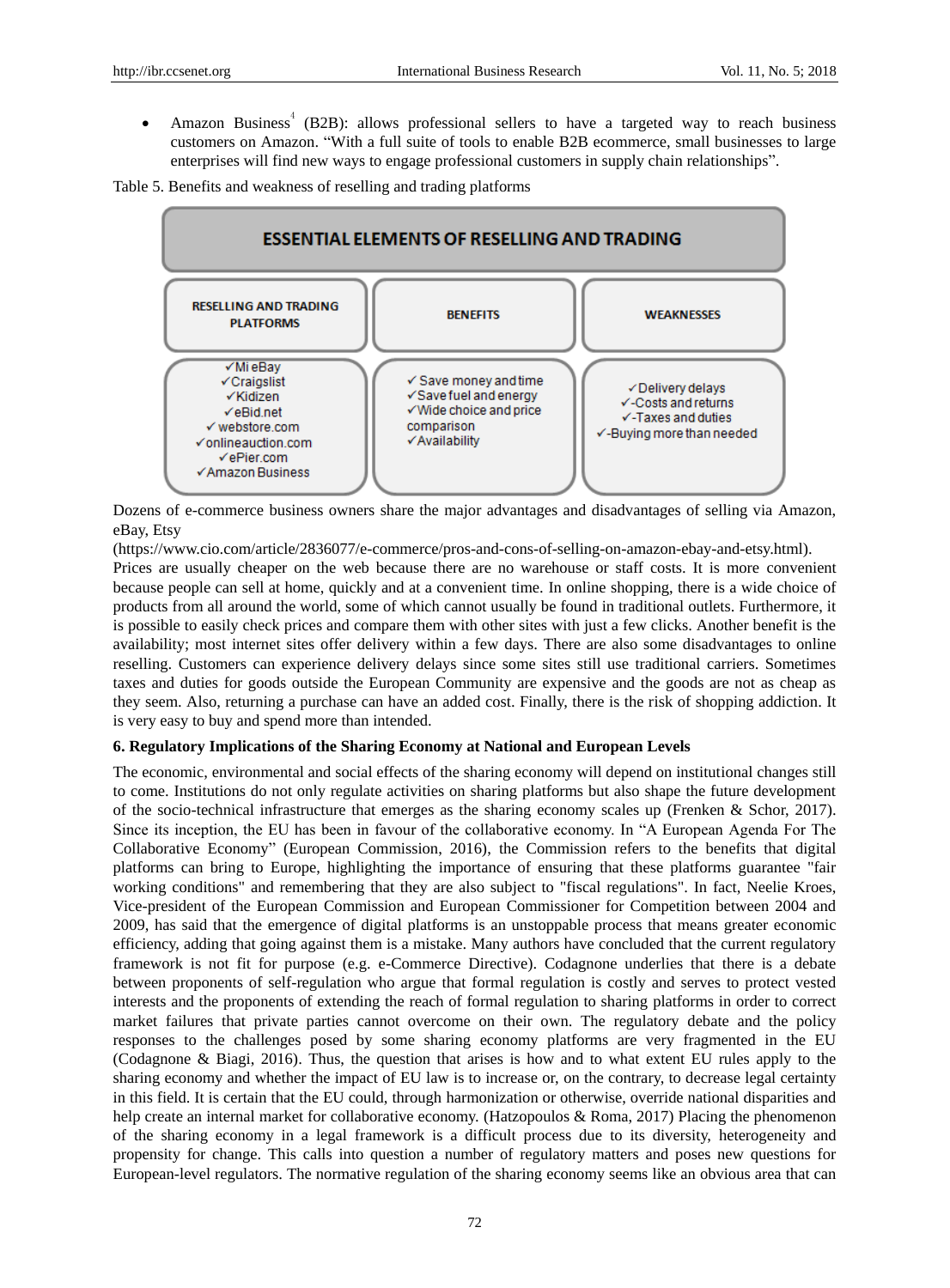confer benefits. However, currently the European debate on normative regulation of sharing economy services is very fragmented; there are those radically against any intervention (Cohen & Sundararajan, 2015; Koopman et al., 2015), those who are in favor of some form of regulation (Cannon & Chung, 2015; Gobble, 2015; McLean, 2015; Ranchordas, 2015; Rauch & Schleicher, 2015; Sunil & Noah, 2015; Zrenner, 2015) and those that propose very rigorous interventions such as transportation services (Daus & Russo, 2015) or taxes (Oei & Ring, 2015). This deregulation can lead to serious problems for companies growing and operating across European borders. In order to solve these problems and to develop a normative regulation of the sharing economy at European-level, several major issues need to be addressed (Munk øe, 2017):

- **Employees/contractors**: the first crucial issue to solve is whether sharing economy providers are considered as employees or independent contractors. This is an important issue because employees have certain rights with regards to working conditions that are not considered for independent contractors.
- **Business entities/private individuals**: if the provider is a business entity it can meet numerous administrative and regulatory requirements. So if the sharing economy provider is an independent contractor, it is important to consider whether and under what conditions it has to be considered a business entity rather than a just private individual.
- **Contractual relationship**: another range of questions is about the contractual commitment between somebody (business entities/private individuals) that uses a sharing economy platform and the service provider.
- **Insurance**: some degree of trust can be established between strangers; in this sense sharing platforms have to guarantee their users against mishaps.
- Taxation: incomes from sharing services have to be declared and taxed; authorities have to find ways for ensuring proper oversight of these income streams.
- **Externalities:** a major problem is also represented by the negative externalities. In most cases, the temporary citizens are tourists that tend to be noisier than permanent residents.

In this perspective, in June 2016, the European Commission presented a guidance to support consumers, businesses and public authorities in the collaborative economy. The Communication "A European agenda for the collaborative economy" provides guidelines on how existing EU law should be applied to this dynamic and evolving sector. The main points of these guidelines are:

- **To harmonize the rules of the EU countries:** the aim is to harmonize the rules of the EU countries in order to have legislation in this field guided by common rules and objectives. In fact, some services like Uber have been accepted in the UK, while in other countries have been oppressed. The guidelines harmonize the various national rules facilitating companies that have to address 28 different national laws.
- **To minimize the prohibitions to services like Airbnb:** Brussels has criticized some measures, such as those designed by Berlin forbidding citizens to offer for rent the whole house Airbnb or similar services without prior authorization by the city administration and underlines the importance of minimizing the ban on services like Airbnb.
- **Days limited to rents of houses:** the Commission is in favour of soft measures, such as the introduction of limits on the number of days in which people can give for rent their own apartment or a room on sharing sites like Airbnb. Restrictions are necessary for the uncontrolled increase in rents of which it was accused the platform.
- The Uber drivers as employees. This is one the most debated point among the actors of sharing economy that must be solved. According to European Commission, it is not a commitment of Uber to set tariffs for its employees, otherwise, they would become real employees, and therefore would need to sign an employment contract with them, with all the additional costs for the company.
- **Okay for the rating to increase customer confidence.** Brussels is in favor on the issue of the rating, the mechanism that many platforms use to increase customer confidence. It is the same used by Uber for drivers that more are rated by customers; more are reliable and higher is their rankings.

Moreover, business authorisations or licenses should be requested only where strictly necessary and not for example where platforms act as intermediaries between consumers and those offering the service. Member States should also differentiate between people providing occasional services and providers acting in a professional capacity by establishing thresholds based on their activity. Service providers and platforms have to pay taxes like: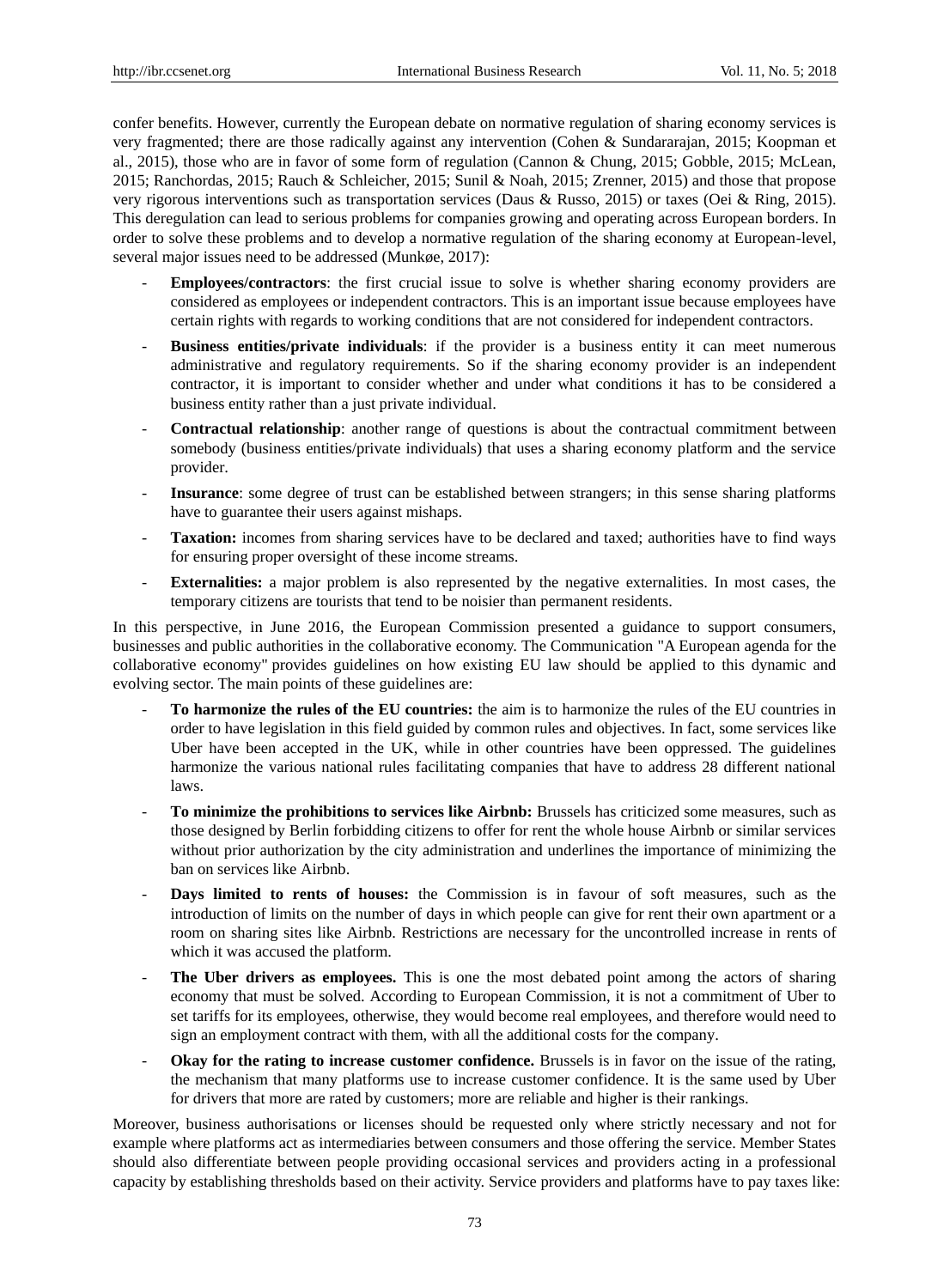tax on personal income, corporate income and Value Added Tax. Member States are encouraged to simplify and clarify the application of tax rules. The EU Member States should review and revise existing legislation according to this guidance. In response to the growing importance of the sharing economy, several European member states have looked for normative regulation of the sharing economy.

Within the "open DOORS" project four European countries are involved: Italy, Spain Croatia and Slovenia. In the following section examples of normative regulations of these countries are illustrated.

## *Italy*

Italy is the country that has the major number of users and people aware of what is the so-called "sharing economy. The development of the sharing economy activities and projects, inspired by the collaborative economy principles, is a task of the "Sharing Italy" an Italian Sharing Economy Association (AISE) founded in 2014. The AISE offers several services for educating enterprises and workers to the use and diffusion of sharing economy solutions.

At the normative level in March 2016, the Innovation Parliamentary Intergroup presented a law proposal (the Sharing Economy Act) at the Chamber of Deputies of the Parliament, aimed at regulating the sharing economy activities. The basic idea of this law proposal is "to share goods and services, but in some cases, it has become a real business, which has to be regulated in order to protect the already existing sectors in the market". This law proposal states that all platforms have to sign up to a sharing economy registry and provide documents for the AGCM's (competition authority) approval. Another key point is the introduction of tax rates. Article 5.1 of this bill states that the incomes up to 10 thousand euros will be named as "non-professional income deriving from sharing economy" and will be taxed at a 10% rate. Incomes over  $\epsilon$  10,000 will be cumulated to autonomous or dependent working incomes, and will be taxed according to the relative tax rate. These quotas will be paid to the authorities as taxes. This allows a distinction between amateur and professional operators respecting the criteria suggested by the EU Commission.

In Italy, a strong and intense debate on the Uber application there was which led to a sentence of the Milan Tribunal affirming the illegality of UberPop. UberPop is not officially legal and it is considered not enough safe for users. Uber services have been criticized by regular taxi drivers due to a highly increased competitiveness. Rules in Italy establish that "Uber taxi drivers cannot stand in the streets and take random passengers looking for a lift, but they have to wait in arranged areas and agree by phone for the service, before taking them in the car".

### *Spain*

In Spain, an association of sharing economy companies has been established "Sharing Espana", composed by 26 members including international ones such as BlaBlaCar and Airbnb, and also local initiatives such as SocialCar and Chicfy.

The current normative regulation of the sharing economy is determined by law 5/2011 of 29 March on Social Economy that establishes "a common legal framework for all entities in the social economy determining building measures for them". In December 2014, Uber has been banned nationally and is now trying to re-enter the Spanish market by working with drivers who carry a valid professional VTC license. In 2015, Blablacar was sued by bus companies that claimed that its drivers should be considered as commercial enterprises. In 2015 it is of major importance also the law 43 of the 9 October, which regulates the organizations of Third Sector of Social Action considered as the interlocutor with the central government. The law defines "building measures those public authorities can take on their behalf". In March 2016, the Spanish regulator (CNMC) published preliminary results of a study on the collaborative economy that recommend eliminating some "unnecessary restrictions" such as "unnecessary or disproportionate quality and security requirements" limiting the development of the collaborative economy. Some important eliminations concern: "limits on the total number of vehicles, restrictions on the territory covered by the licenses, the introduction of disproportionate amounts of compulsory insurance coverage, compulsory working hours, limited numbers of licenses per person, a ban on having different drivers per license, the need for an administrative authorisation for hired car with driver activities, and prohibitions for looking for clients in the streets". Concerning the vacation rental sector the elimination of limits concern "the prohibition on renting permanent residences or single rooms, the use of a moratorium to postpone the introduction of new apartments, the obligation to include the apartments in a registry, a minimum and a maximum number of days for renting, and limits according to the type and location of the apartment" According to the document, a users' reputation is very important in the sharing economy, in fact, it allows reducing the asymmetric information between the company and the customer. For this reason, heavy regulations for taxis and hotels are not needed.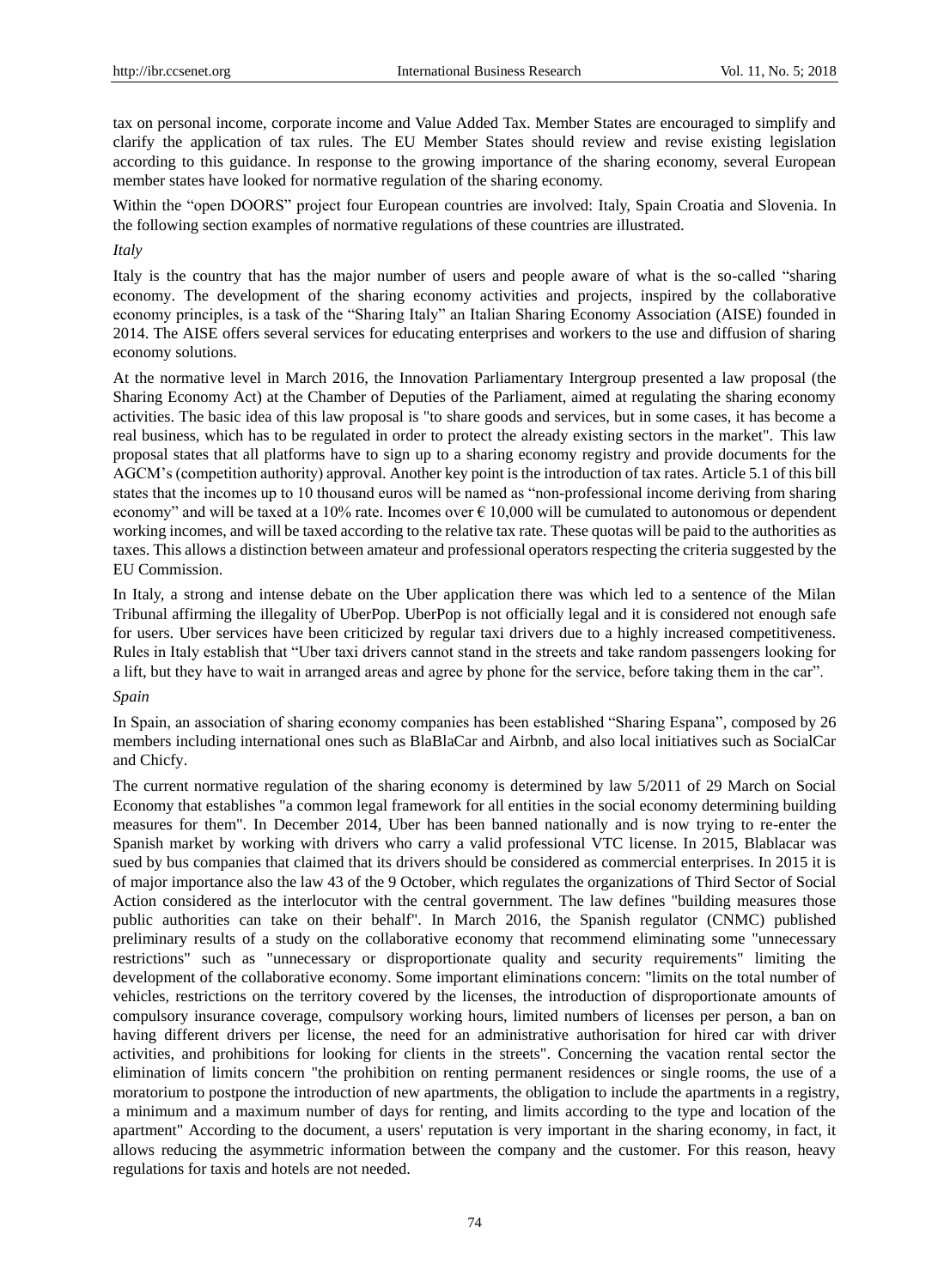### *Croatia*

In Croatia, the government of the Republic of Croatia accepted, on the 30th of April 2015, the Strategy for the Development of Social Entrepreneurship 2015 – 2020 that represents a focal point for all interested stakeholders wishing to form any organization. The legal forms of social enterprises can be: limited liability public company, limited liability private company, institutions cooperative, associations, foundations, credit union and mutual insurance company. Various activities are performed within these social enterprises such as cultural, intellectual, tourism, production, agriculture, etc. The work towards social enterprises development is complemented further by state institutions contributing to the development of public policies such as the Ministry of Social Policy and Youth, the Ministry of Labour and Pension System, the Ministry of Business and Trade and the Government Office for Cooperation with NGOs.

Regarding sharing economy related to transportation, Uber officially arrived in Croatia October 2015. In this country, Uber had no problems related to bureaucracy and perceived resistance from local taxi services, by working diligently to make its service legal in Croatia. UberPop, a service that allows owns a car to be an Uber driver, is not available in the country and it is illegal. UberX instead which only employs licensed drivers is legal.

### *Slovenia*

The normative regulation in Slovenia presents different problems for sharing economy services mainly with respect to the tourist accommodations. A number of Slovenian laws regulating tourist accommodations are adverse to the Airbnb idea of offering accommodations to travellers. In particular, the major problems Slovenian providers are facing through Airbnb are the registration of activity and taxable rents. A proposal for modernisation of regulations suggest a simpler registration of apartments, electronic registration of guests, and electronic payment of tourist taxes, plus suspension of the time limit of five months a year (http://www.rtvslo.si/news-in-english/airbnb-in-slovenia-when-rigid-rules-hinder-occasional-business/360416). The first response of the Ministries (Economy, Interior, Finance and Public Administration) to their initiative is

encouraging. They are all in favor of the solutions which would facilitate this activity through Airbnb. On considering Uber, it wants to launch two services in the Slovenian: Uber Ljubljana the first in the world to offer rides in electric cars, and UberX, the most common service in Europe. However, the country has to update its legislation before Uber come to Slovenia. In fact, the existing one does not support Uber's business model and the Infrastructure Ministry is changing the road transport act. European Commission's recommendations on sharing economy will be taken into account when drafting the changes. According to Uber's Central and Eastern Europe director Rob Khazzam in Slovenia, only licensed drivers who will pass Uber's training will be able to drive the company. Users will call a ride via its platform with the app will calculate the cost of the ride and payments will be made with a card to prevent tax avoidance.

# **7. Discussion and Conclusion**

The sharing and collaborative economy is a complex concept that appeared at the end of the 20th century and has recently become the subject of a deep social, political and academic debate. The discussions, often very controversial, focus on aspects such as its definition and classification as well as its economic and regulatory/legal dimensions. These debates range from the consideration of the sharing economy as a new disruptive paradigm that can deeply transform the economic and social model of world capitalism, to the perception that it is a new neoliberal adaptation that puts at risk the working conditions, the protection of consumers and the equality on which the European social model is based. However, there is no doubt about its growing economic importance. According to recent studies, economic activities linked to the collaborative economy show growth rates much higher than those shown by other economic sectors. Some estimates suggest that in 2015 sharing economy generated a stunning \$15 billion in revenue and it "is expected that in 2025 more than \$335 billion in revenue will be generated by the main industries in the sharing economy" (PwC, 2015).

Being successful in the sharing economy means for companies building business models that are based on features such as trust, authenticity and transparency with customers. The sharing economy business models are set up first and foremost to support supply collaboration between companies (B2B) to develop common strategies and find suitable business partners in order to accept or assign profitable orders. B2B platforms help companies to perform efficiently and enhance the internal operations, cooperate expeditiously for creating market transaction according to a profit-driven business approach. The advantage of these platforms is that they allow maintaining the movement of the supply chain and the manufacturing/procuring processes. An important disadvantage refers to their practical use, in particular, linked to the capacity of the market to adopt new technologies; in a market, where companies do not use new technologies, the application of B2B platforms is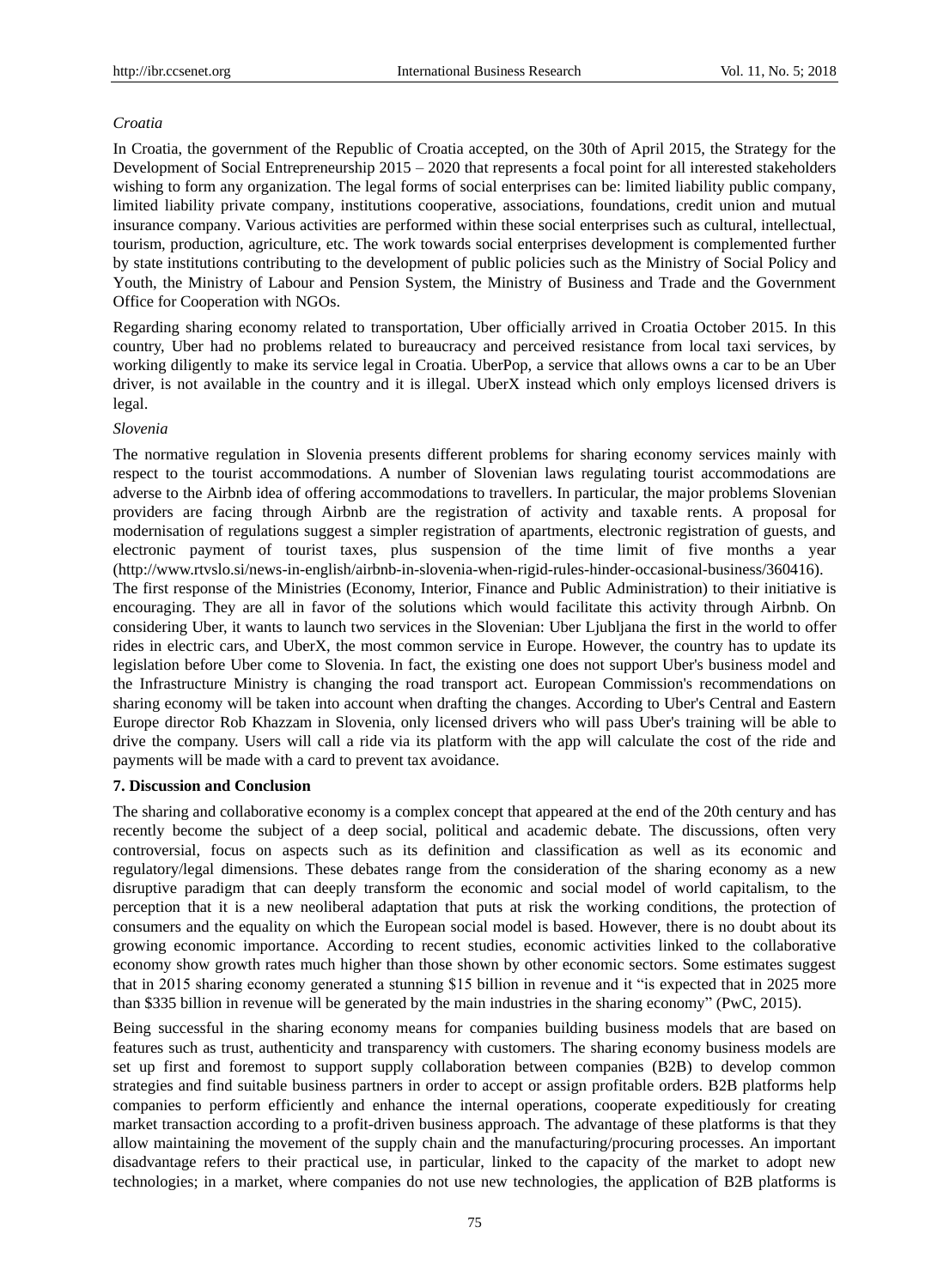complicated and does not enhance the efficiency of business operations. Some examples of sharing economy business models (apartment/house renting, couch-surfing, car sharing and ride sharing, co-working, reselling and trading) are discussed in the paper underlining benefits and weakness that characterise each of them. Moreover, a discussion on policies and regulatory/legal issues are provided.

#### **8. Limits and Potential Future Research**

The paper proposed only a part of the study carried out in the "open DOORS" project analysisng the business models and the normative regulations of European countries involved in the project. The analysis of the business models can be improved in future researches on the basis of the geographical scale, considering experiences and platforms used at local, national and transnational level. Moreover, in the paper examples of normative regulations of some European countries (Italy, Spain Croatia and Slovenia) are being discussed. Member States are encouraged to simplify and clarify the application of tax rules. The EU Member States should review and revise existing legislation according to this guidance. Therefore, a discussion on the normative can be extended from the countries involved in the case studies of the "open DOORS" project to Eropean level. This will allow facing some important challenges such as:

- bringing back the debate around the justification or elimination of entry barriers and the liberalization of certain economic sectors (such as the taxi sector) involving the sharing economy concept and its different actors. For this reason it is necessary to define new policies, new regulations and new approaches which engage the different actors of society.
- providing services that were previously unknown and therefore need to be analysed in depth. Since this is an enormously complex task, it is essential to differentiate between the uses that suppliers make of these platforms, whether they are intended to generate savings, profit or to improve the socialisation and sustainability by the environmental point of view.

It is important to have in mind that the core of the sharing economy is that different people are in touch building networks. For this reason "open DOORS" project decided to create the MedShare Network for Sharing and Collaborative Economy in the Mediterranean Area "to contribute to a smarter, more sustainable and more economically and socially inclusive European Union" [\(https://open-doors.interreg-med.eu/news-events/news/detail/actualites/valencia-declaration-on-sharing-collabor](https://open-doors.interreg-med.eu/news-events/news/detail/actualites/valencia-declaration-on-sharing-collaborative-economy/) [ative-economy/\)](https://open-doors.interreg-med.eu/news-events/news/detail/actualites/valencia-declaration-on-sharing-collaborative-economy/).

## **References**

- Andersson, M., Hjalmarsson, A., & Avital, M. (2013). Peer-to-Peer Service Sharing Platforms: Driving Share and Share Alike on a Mass-Scale. Association for Information Systems.
- Andersson, M., Hjalmarsson, A., & Avital, M. (2013). Peer-to-peer service sharing platforms: Driving share and share alike on a mass-scale. In International Conference of Information Systems 2013, Milan, Italy. Association for Information Systems.
- Bachman, J. (2013). As trip planning moves online, AmEx's travel agents get bumped. BloombergBusinessweek. Retrieved from

[http://www.businessweek.com/articles/2013-01-11/as-trip-planning-moves-online-amexs-travel-agents-get](http://www.businessweek.com/articles/2013-01-11/as-trip-planning-moves-online-amexs-travel-agents-get-bumped)[bumped](http://www.businessweek.com/articles/2013-01-11/as-trip-planning-moves-online-amexs-travel-agents-get-bumped)

- Benkler, Y. (2004). Sharing nicely: On shareable goods and the emergence of sharing as a modality of economic production. *Yale Law Journal,* 273-358. https://doi.org/10.2307/4135731
- Berg, C., & Fawn, F. (2016). How Brands Can Take Advantage of the Sharing Economy, 1–9. Retrieved from https://assets.cdn.sap.com/sapcom/docs/2016/01/66be5add-587c-0010-82c7-eda71af511fa.pdf
- Berg, C., & Fitter, F. (2016). Inquiry: How Brands Can Take Advantage of the Sharing Economy. 2016 SAP Center for Business Insight.

Botsman, R. (2015). Retrieved April 2016, from [http://www.fastcoexist.com/3046119/defining-thesharing-economy-what-is-collaborative-consumption-and](http://www.fastcoexist.com/3046119/defining-thesharing-economy-what-is-collaborative-consumption-and-what-isnt/9)[what-isnt/9](http://www.fastcoexist.com/3046119/defining-thesharing-economy-what-is-collaborative-consumption-and-what-isnt/9)

- Candela, G., & Figini, P. (2012). The economics of tourism destinations. New York, NY: Springer. https://doi.org/10.1007/978-3-642-20874-4
- Cannon, B., & Chung, H. (2015). A framework for designing co-regulation models well-adapted to technology-facilitated sharing economies. Santa Clara High Tech. L. J., 31, 23-97.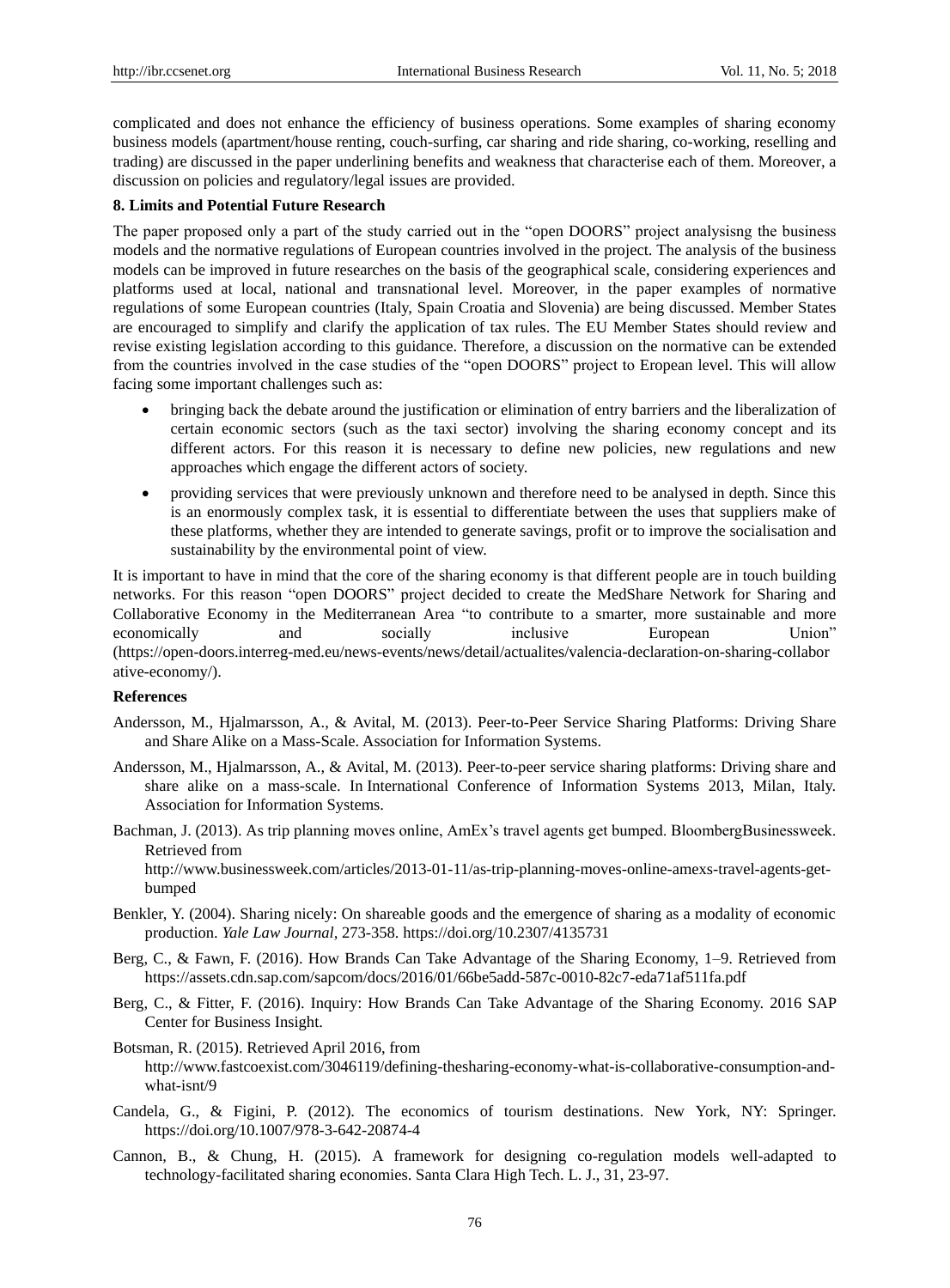- Cervero, R., & Tsai, Y. (2004). City CarShare in San Francisco, California second-year travel demand and car ownership impacts. Transportation Research Record, (1887), pp. 117-127.
- Chaharbaghi, K., Fendt, C., & Willis, R. (2003). Meaning, legitimacy and impact of business models in fast-moving environments. *Management Decision, 41*(4), 372-382. https://doi.org/10.1108/00251740310468013
- Cho, M., Lee, K., Rim, C/ H., Goo, H. S., Park, C., & Kim, H. J. (2013). Introduction Strategy of Inter-corporate Sharing Economy for Small Businesses Competitiveness Reinforcement. International Conference on Business Administration, 109–118. Retrieved from http://www.wseas.us/e-library/conferences/2014/Tenerife/ECONMATH/ECONMATH-16.pdf
- Codagnone, C.,  $\&$  Biagi, F. (2016). The Passions and the Interests: Unpacking the "Sharing Economy."
- Codagnone, C., & Martens, B. (2016). Scoping the Sharing Economy: Origins, Definitions, Impact and Regulatory Issues (No. JRC100369).
- Cohen, A., Shaheen, S., & McKenzie, R. (2008). Car Sharing: A Guide for Local Planners, Institute of Transportation Studies, University of California, Berkeley.
- Cohen, M., & Sundararajan, A. (2015). Self-Regulation and Innovation in the Peer-to-Peer Sharing Economy. *The University of Chicago Law Review Dialogue, 82,* 116-133.
- Costain C., Ardron C. & Habib K.N. (2012). Synopsis of users' behaviour of a carsharing program: A case study in Toronto. *Transportation Research Part A: Policy and Practice, 46*(3), 421-434. https://doi.org/10.1016/j.tra.2011.11.005
- D'Andrea, A., Ferri, F., & Grifoni, P. (2011). A Business Model Framework for Second Life. E-Novation for Competitive Advantage in Collaborative Globalization: Technologies for Emerging E-Business Strategie, pp. 34-47. IGI Publishing. https://doi.org/10.4018/978-1-60566-394-4.ch003
- D'Andrea, A., Ferri, F., & Grifoni, P. (2014). The e-commerce business model implementation. Encyclopedia of Business Analytics and Optimization, pp. 2509-2520, IGI Publishing. https://doi.org/10.4018/978-1-4666-5202-6.ch224
- D'Andrea, A., Ferri, F., & Grifoni, P. (2015). CBM: An Integrated Crowd-sourcing Business Model. *Journal of Contemporary Management, 5*(2), 47-58.
- Daus, M., & Russo, P. (2015). One Standard for All. Criminal Background Checks For Taxicab, For-Hire, And Transportation Network Company (Tnc) Drivers. New York: JayCollege of Criminal Justice, of the City University of New York. Retrieved from: http://www.utrc2.org/sites/default/files/pubs/Background Check Report.pdf(07-09-2015)
- DeBare, I. (2008). Shared work spaces a wave of the future", San Francisco Chronicle, [http://www.sfgate.com/cgi-bin/article.cgi?f=/c/a/2008/02/19/MN7CV2JFE.DTL.](http://www.sfgate.com/cgi-bin/article.cgi?f=/c/a/2008/02/19/MN7CV2JFE.DTL) Economy. *Minnesota Journal of Law, Science & Technology, 16*(1), 413-475.
- European Commission. (2016). A European Agenda For The Collaborative Economy. Brussels.
- Ferri, F., D'Andrea, A., & Grifoni, P. (2012). IBF: An Integrated Business Framework for Virtual Communities in *Journal of electronic commerce in organizations, 10*(4), 1-13, IGI Global.
- Ferri, F., Grifoni, P., & Guzzo, T. (2008). Social Aspects of Mobile Technologies on Web Tourism Trend. Handbook of research on mobile business: technical, methodological and social perspectives, 293-303.
- Ferri, F., Grifoni, P., & Guzzo, T. (2013). Factors Determining Mobile Shopping. A Theoretical Model of Mobile Commerce Acceptance. *International Journal of Information Processing & Management, 4*(7).
- Focazio, M. T. (2001). *The E-factor: Building a 24/7, Customer-centric, electronic business for the internet age*. New York, NY: AMACOM.
- Frenken, K., & Schor, J. (2017). Putting the sharing economy into perspective. *Environmental Innovation and Societal Transitions, 23,* 3-10. https://doi.org/10.1016/j.eist.2017.01.003
- Gata, J. (2015). The Sharing Economy, Competition and Regulation. CPI.
- Gobble, M. M. (2015). Regulating Innovation in the New Economy. *Research-Technology Management,*  March-April, 62-63.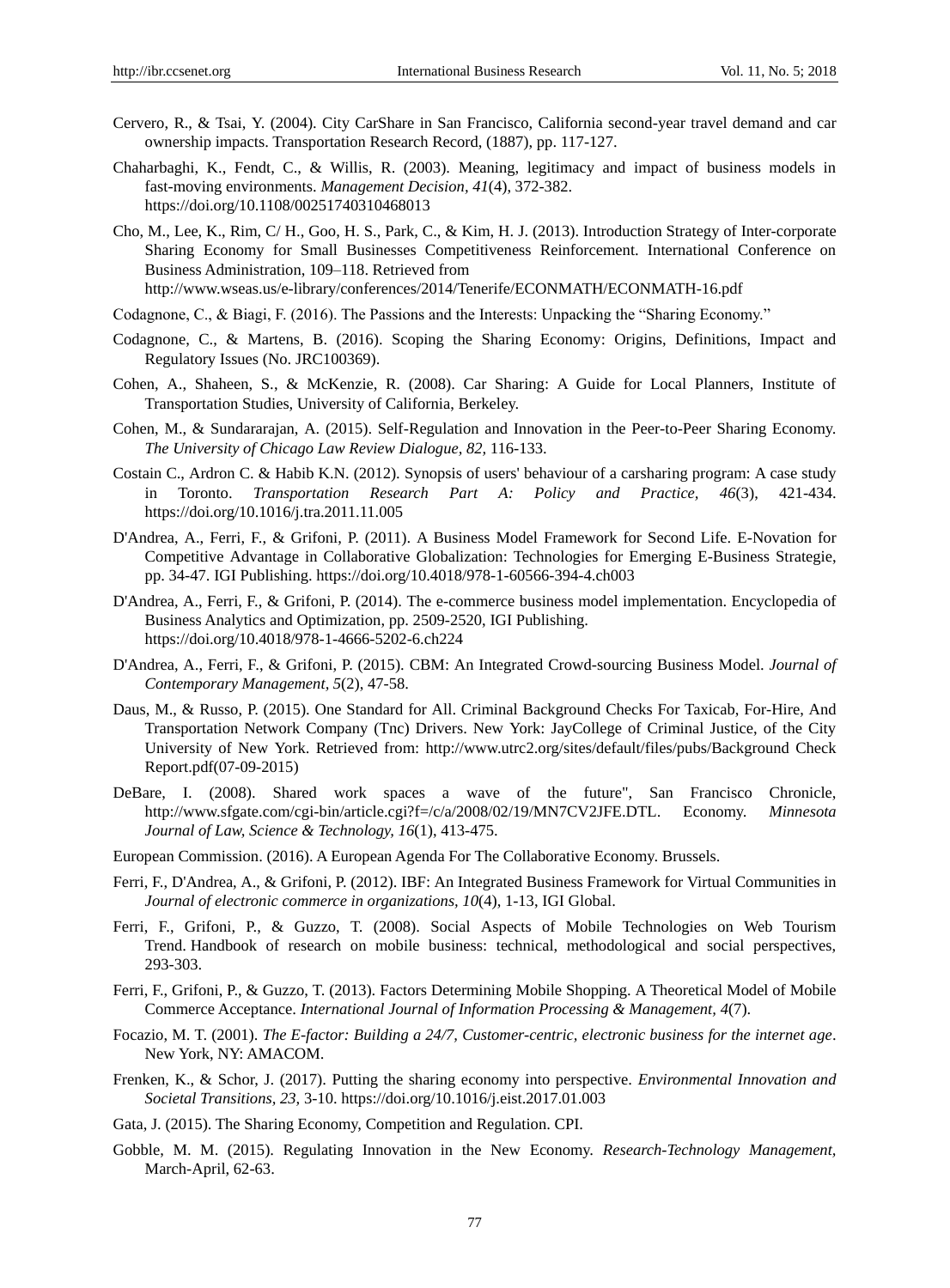- Gonzalez, A. G. (2003). PayPal and eBay: The legal implications of the C2C electronic commerce model. In Proceedings of the 18th BILETA Conference: Controlling Information in the Online Environment. Retrieved from<http://www.bileta.ac.uk/03papers/Guadamuz.html>
- Goudin, P. (2016). The Cost of Non-Europe in the Sharing Economy. European Parliamentary Research Service.
- Gruszka, K. (2017). Framing the collaborative economy —Voices of contestation. Environmental Innovation and *Societal Transitions, 23,* 92-104. https://doi.org/10.1016/j.eist.2016.09.002
- Guttentag, D. (2015) Airbnb: disruptive innovation and the rise of an informal tourism accommodation sector. *Current Issues in Tourism, 18*(12), 1192-1217. https://doi.org/10.1080/13683500.2013.827159
- Guzzo, T., Ferri, F., & Grifoni, P. (2014). Social influence analysis. In Encyclopedia of Social Network Analysis and Mining (pp. 1800-1807). Springer New York. https://doi.org/10.1007/978-1-4614-6170-8\_186
- Guzzo, T., Ferri, F., & Grifoni, P. (2015). ECA: An E-commerce consumer acceptance model. *International Business Research, 8*(1), 145.
- Guzzo, T., Ferri, F., & Grifoni, P. (2016). A model of e-commerce adoption (MOCA): consumer's perceptions and behaviours. B*ehaviour & Information Technology,* 1-14. https://doi.org/10.1080/0144929X.2015.1132770
- Hamari, J., Sjöklint, M., & Ukkonen, A. (2015). The sharing economy: Why people participate in collaborative consumption. *Journal of the Association for Information Science and Technology.*
- Hatzopoulos, V., & Roma, S. (2017). Caring for sharing?. The collaborative economy under EU law. *Common Market Law Review, 54*(1), 81-127. Retrieved from http://www.kluwerlawonline.com/abstract.php?area=Journals&id=COLA2017004
- Huwer, U. (2004). "Public transport and car-sharing: benefits and effects of combined service". *Transport Policy 11,* 77-87. https://doi.org/10.1016/j.tranpol.2003.08.002
- Investopedia.com. (2017). Sharing Economy Definition | Investopedia. Retrieved May 5, 2017, from http://www.investopedia.com/terms/s/sharing-economy.asp
- John, N. A. (2013). The social logics of sharing. *The Communication Review, 16*(3), 113-131. https://doi.org/10.1080/10714421.2013.807119
- Juman, D., & Quinby, D. (2013). Traditional agencies reinvent themselves amid market shifts. The PhoCusWright Insider. Retrieved from

http://insider.phocuswright.com/post/Traditional-Agencies-Reinvent-Themselves-Amid-Market-Shifts.aspx

- Kalakota, R., & Whinston, A. (1997). Electronic commerce: A managerial's guide. Reading, MA: Addison-Wesley.
- Kaplan, R. S., & Norton, D. P. (2004). Strategy maps: Converting intangible assets in to tangible outcomes. Boston, MA: Harvard Business School Press.
- Katsev, R. (2003). ‗Car Sharing: A New Approach to Urban Transportation Problems'. *Analyses of Social Issues and Public Policy, 3*(1), 65-86. https://doi.org/10.1111/j.1530-2415.2003.00015.x
- Koopman, C., Mitchell, M. D., & Thierer, A. D. (2015). The sharing economy and consumer protection regulation: The case for policy change. *The Journal of Business, Entrepreneurship & the Law, 8*(2).
- Koopman, C., Mitchell, M., & Thierer, A. (2015). The Sharing Economy: Issues Facing Platforms, Participants, and Regulators.
- Leforestier, A. (2009). The co-working space concept. CINE Term Project. Indian Institute of Management (IIMAHD), Ahmedabad.
- Lonoff, S. J. (2014). Pros and Cons of Selling on Amazon, eBay and Etsy. <http://www.upspringbaby.com/assets/images/press/cio.pdf>
- Madu, C. N., & Madu, A. A. (2002). Dimensions of e-quality. *International Journal of Quality & Reliability Management*, *19*, 246-258. https://doi.org/10.1108/02656710210415668
- Matofska, B. (2014). What is the Sharing Economy?' Retrieved 8 August 2014, from http://www.thepeoplewhoshare.com/blog/what-is-the-sharing-economy/
- May, A., Ross T., Grebert J. & Segarra G. (2008). User reaction to car share and lift share within a transport 'marketplace. *IET Intelligent Transport Systems, 2*(1), 47-60. https://doi.org/10.1049/iet-its:20070026